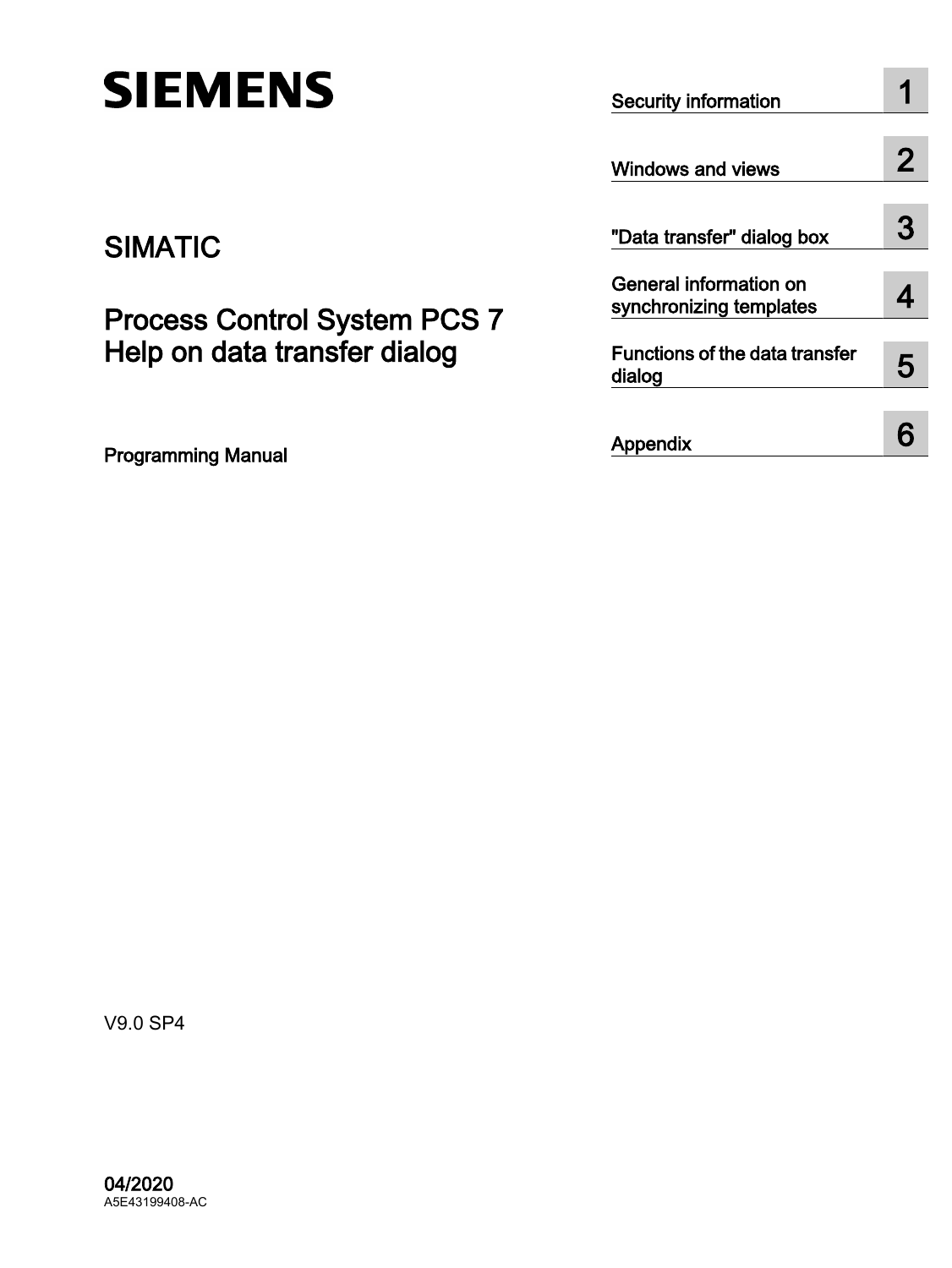## Legal information

#### Warning notice system

This manual contains notices you have to observe in order to ensure your personal safety, as well as to prevent damage to property. The notices referring to your personal safety are highlighted in the manual by a safety alert symbol, notices referring only to property damage have no safety alert symbol. These notices shown below are graded according to the degree of danger.

## DANGER

indicates that death or severe personal injury will result if proper precautions are not taken.

## **A** WARNING

indicates that death or severe personal injury may result if proper precautions are not taken.

## **A** CAUTION

indicates that minor personal injury can result if proper precautions are not taken.

#### **NOTICE**

indicates that property damage can result if proper precautions are not taken.

If more than one degree of danger is present, the warning notice representing the highest degree of danger will be used. A notice warning of injury to persons with a safety alert symbol may also include a warning relating to property damage.

#### Qualified Personnel

The product/system described in this documentation may be operated only by **personnel qualified** for the specific task in accordance with the relevant documentation, in particular its warning notices and safety instructions. Qualified personnel are those who, based on their training and experience, are capable of identifying risks and avoiding potential hazards when working with these products/systems.

#### Proper use of Siemens products

Note the following:

#### **A** WARNING

Siemens products may only be used for the applications described in the catalog and in the relevant technical documentation. If products and components from other manufacturers are used, these must be recommended or approved by Siemens. Proper transport, storage, installation, assembly, commissioning, operation and maintenance are required to ensure that the products operate safely and without any problems. The permissible ambient conditions must be complied with. The information in the relevant documentation must be observed.

#### **Trademarks**

All names identified by ® are registered trademarks of Siemens AG. The remaining trademarks in this publication may be trademarks whose use by third parties for their own purposes could violate the rights of the owner.

#### Disclaimer of Liability

We have reviewed the contents of this publication to ensure consistency with the hardware and software described. Since variance cannot be precluded entirely, we cannot guarantee full consistency. However, the information in this publication is reviewed regularly and any necessary corrections are included in subsequent editions.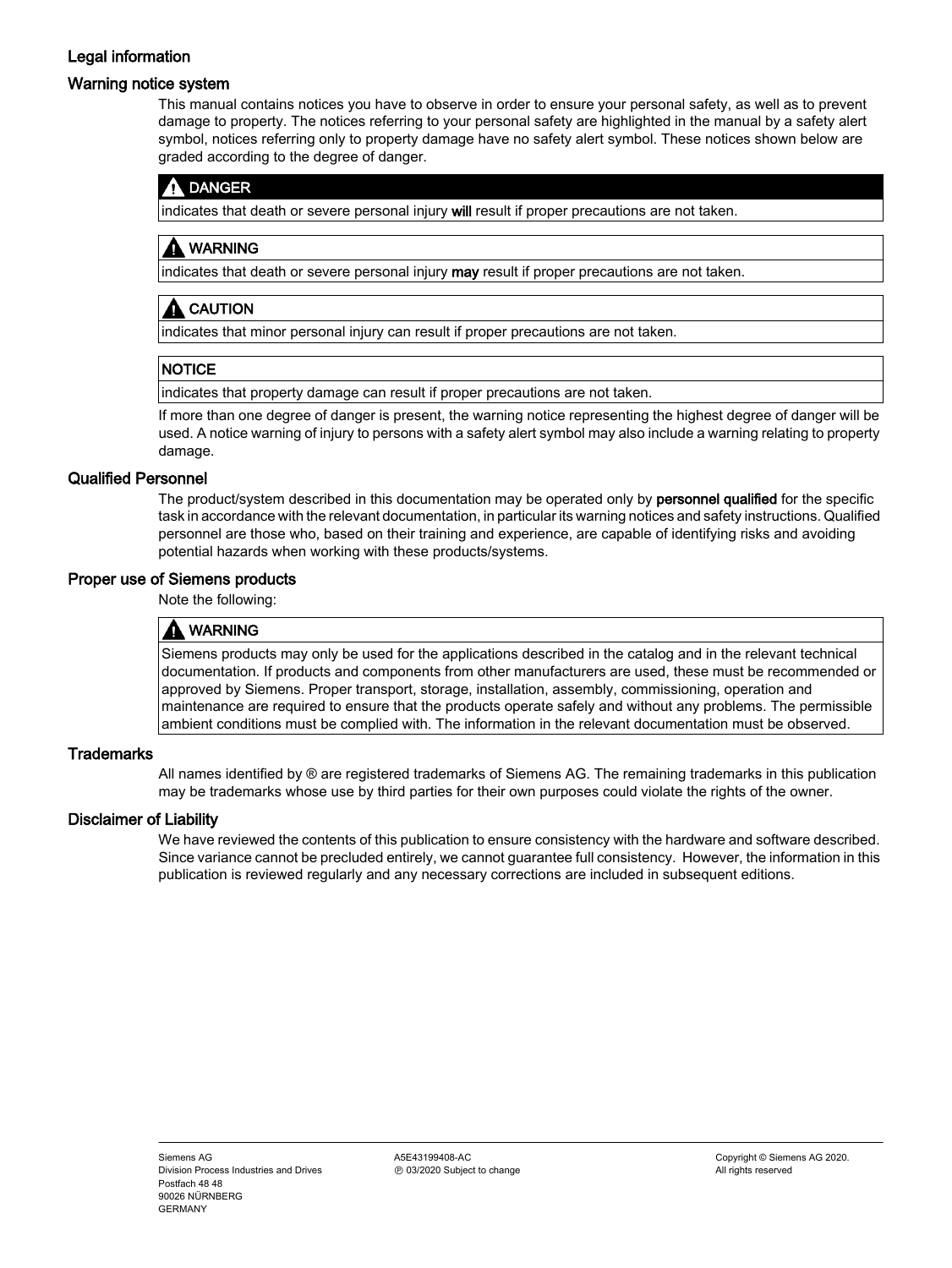# **Table of contents**

| 1                |      |  |
|------------------|------|--|
| $\mathbf{2}$     |      |  |
|                  | 2.1  |  |
|                  | 2.2  |  |
|                  | 2.3  |  |
| 3                |      |  |
| $\boldsymbol{4}$ |      |  |
| 5                |      |  |
|                  | 5.1  |  |
|                  | 5.2  |  |
|                  | 5.3  |  |
|                  | 5.4  |  |
|                  | 5.5  |  |
|                  | 5.6  |  |
|                  | 5.7  |  |
|                  | 5.8  |  |
|                  | 5.9  |  |
|                  | 5.10 |  |
|                  | 5.11 |  |
|                  | 5.12 |  |
|                  | 5.13 |  |
|                  | 5.14 |  |
|                  | 5.15 |  |
|                  | 5.16 |  |
|                  | 5.17 |  |
|                  | 5.18 |  |
|                  | 5.19 |  |
|                  | 5.20 |  |
|                  | 5.21 |  |
|                  | 5.22 |  |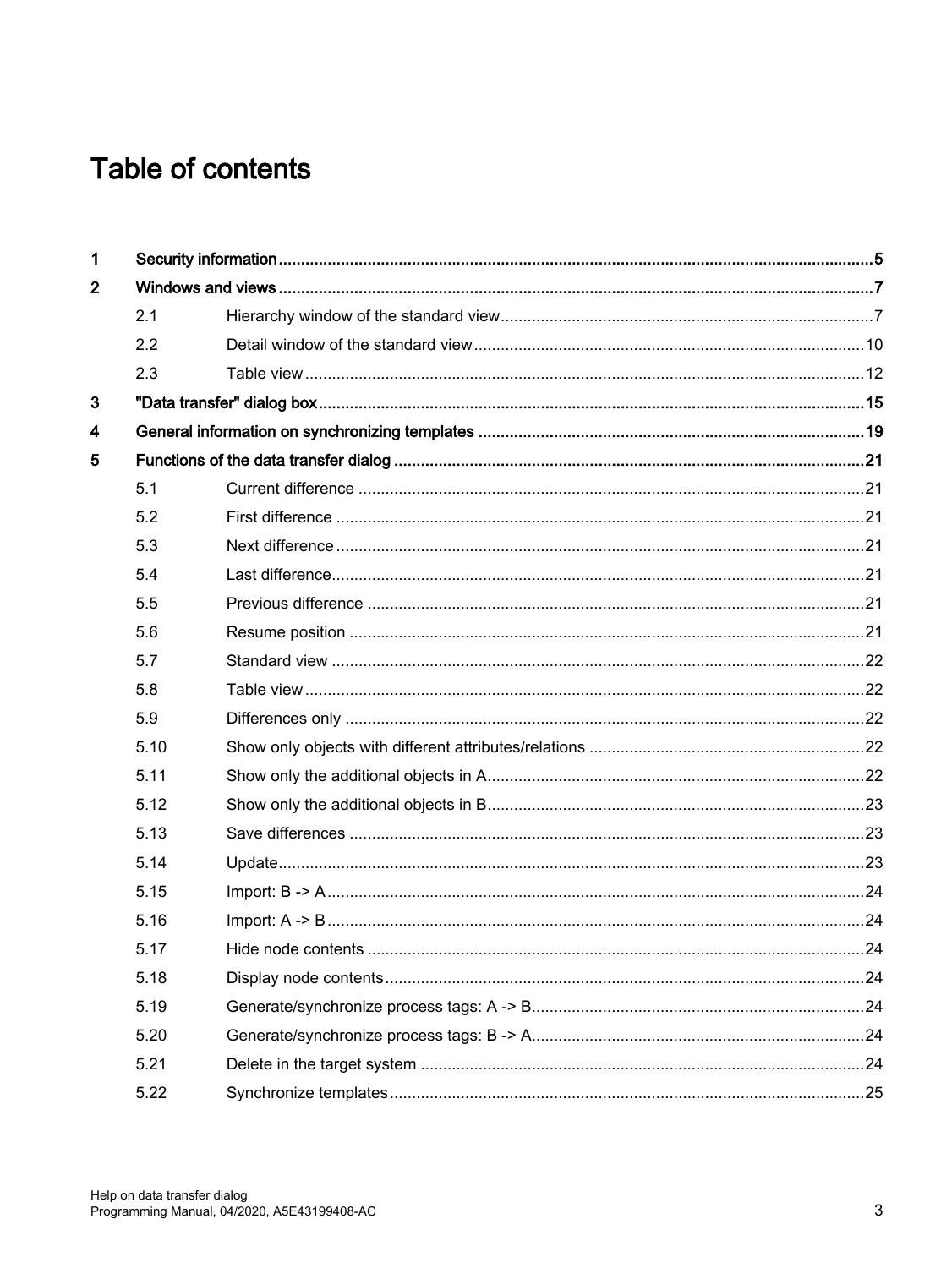| 6 |       |  |
|---|-------|--|
|   | 6.1   |  |
|   | 6.2   |  |
|   | 6.3   |  |
|   | 6.4   |  |
|   | 6.5   |  |
|   | 6.6   |  |
|   | 6.7   |  |
|   | 6.8   |  |
|   | 6.9   |  |
|   | 6.10  |  |
|   | 6.11  |  |
|   | 6.12  |  |
|   | 6.13  |  |
|   | 6.14  |  |
|   | 6.15  |  |
|   | Index |  |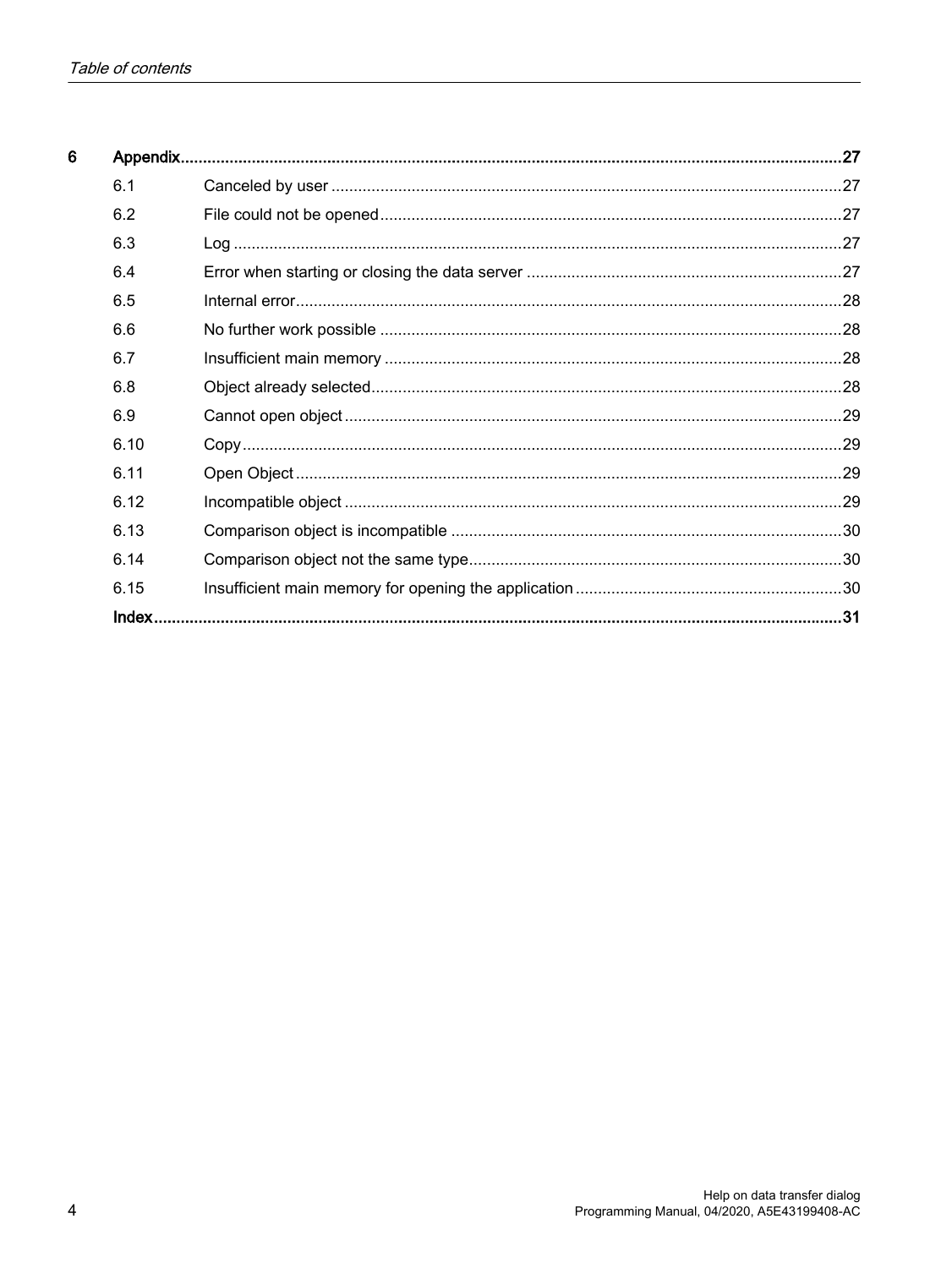## <span id="page-4-0"></span>Security information

Siemens provides products and solutions with industrial security functions that support the secure operation of plants, systems, machines and networks.

In order to protect plants, systems, machines and networks against cyber threats, it is necessary to implement – and continuously maintain – a holistic, state-of-the-art industrial security concept. Siemens' products and solutions constitute one element of such a concept.

Customers are responsible for preventing unauthorized access to their plants, systems, machines and networks. Such systems, machines and components should only be connected to an enterprise network or the internet if and to the extent such a connection is necessary and only when appropriate security measures (e.g. firewalls and/or network segmentation) are in place.

For additional information on industrial security measures that may be implemented, please visit

https://www.siemens.com/industrialsecurity.

Siemens' products and solutions undergo continuous development to make them more secure. Siemens strongly recommends that product updates are applied as soon as they are available and that the latest product versions are used. Use of product versions that are no longer supported, and failure to apply the latest updates may increase customer's exposure to cyber threats.

To stay informed about product updates, subscribe to the Siemens Industrial Security RSS Feed under

https://www.siemens.com/industrialsecurity.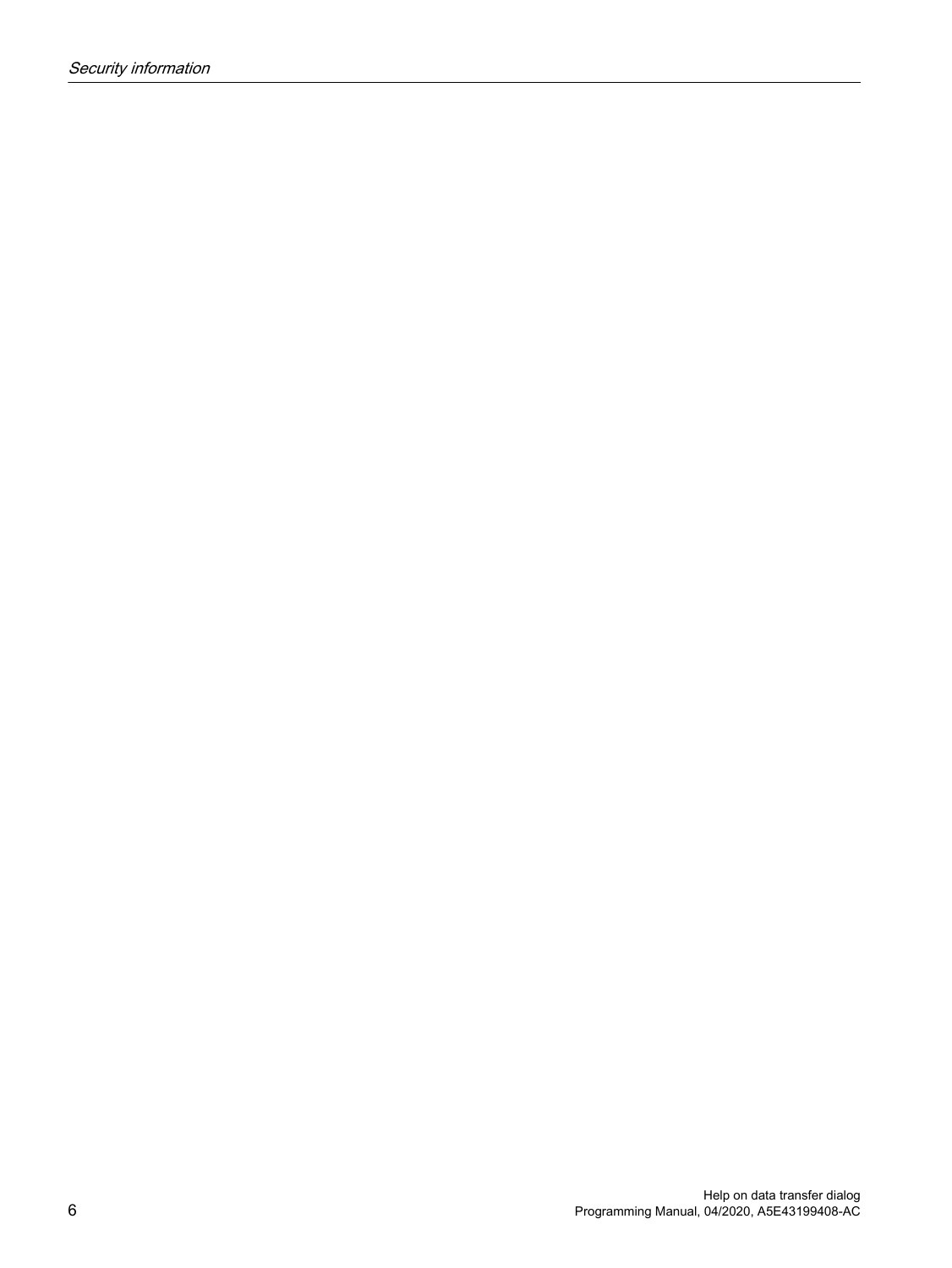## <span id="page-6-0"></span>2.1 Hierarchy window of the standard view

## **Overview**

The standard view consists of the hierarchy window (left pane) and the [detail window of the](#page-9-0)  [standard view](#page-9-0) (Page [10\)](#page-9-0) (right pane).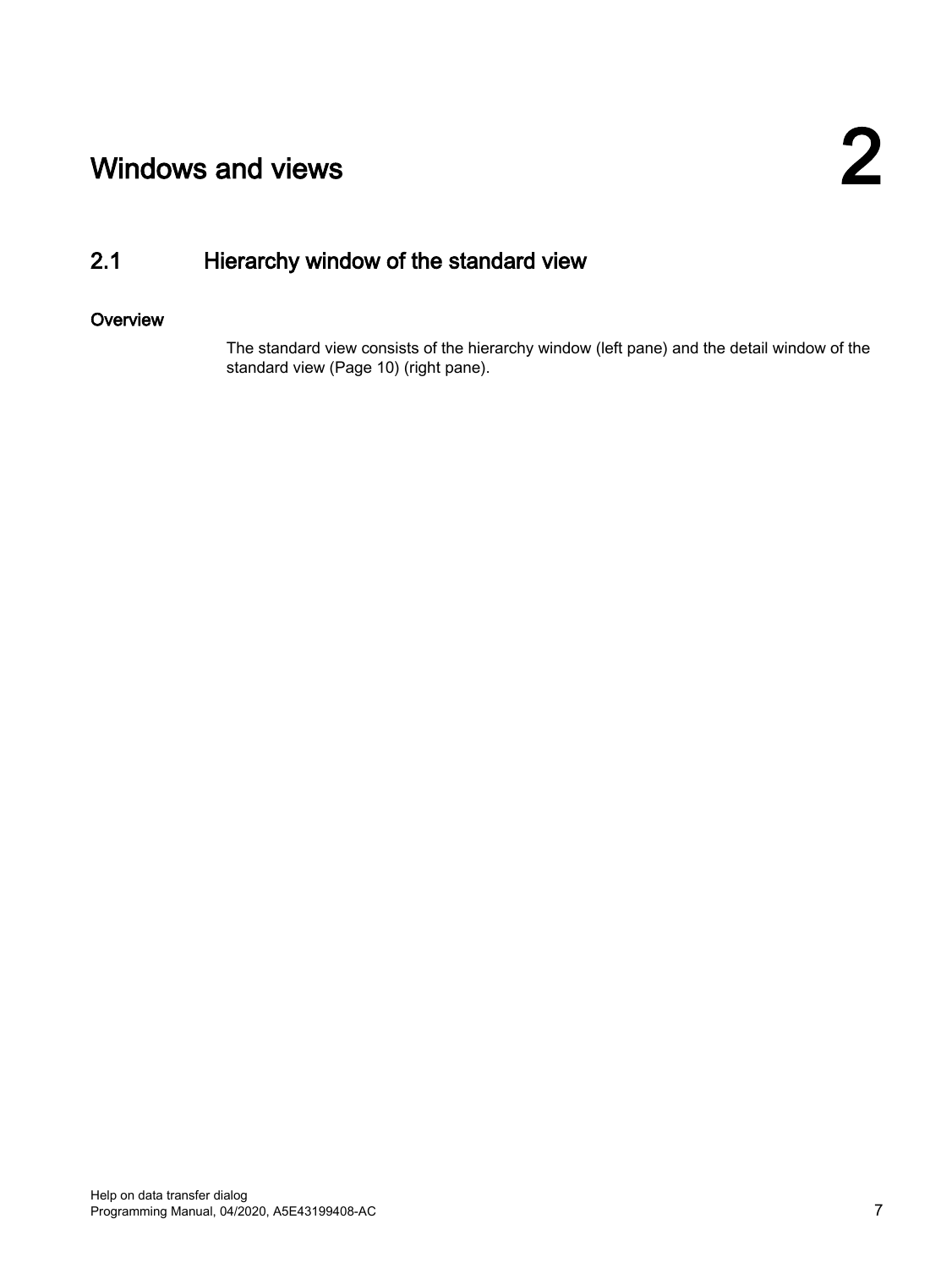2.1 Hierarchy window of the standard view

The following objects are displayed below the title bar:

- 1. A bar displaying the path information for every object opened for comparison.  $(A)$ : = first opened object, B: = second opened object).
- 2. Buttons
	- The following buttons are available if the comparison was started in the Version Cross Manager:

| Hide filter setting                            | ᅑᆇ                       | Show filter setting<br>This button shows the current filter settings in another bar. |  |
|------------------------------------------------|--------------------------|--------------------------------------------------------------------------------------|--|
| This button hides the current filter settings. | $\mathbf{v}_{\pmb{\pm}}$ |                                                                                      |  |

– The following buttons are available if the comparison was started in the SIMATIC Manager:

| Þ              | Show log                                                                                   |
|----------------|--------------------------------------------------------------------------------------------|
|                | This button displays the log in the lower section of the dialog box.                       |
| or             |                                                                                            |
| b.             | Hide log                                                                                   |
|                | This button hides the log again.                                                           |
| $\blacksquare$ | Save log to file                                                                           |
|                | This button saves the messages in the log at any location.                                 |
| ×              | Delete log                                                                                 |
|                | This button deletes all messages from the log.                                             |
| Ŀ              | Show filter setting                                                                        |
|                | This button shows the following information in another bar.                                |
|                | The format used for the XML file.                                                          |
|                | The current filter settings. The filter settings are configured in the "XML settings"<br>٠ |
|                | dialog.                                                                                    |
| or             |                                                                                            |
| ∨∡             | Hide filter setting                                                                        |
|                | This button hides the filter settings again.                                               |

3. A bar with the current filter setting, if it was displayed using the "Show filter setting" button described above.

You can change the position of the bars.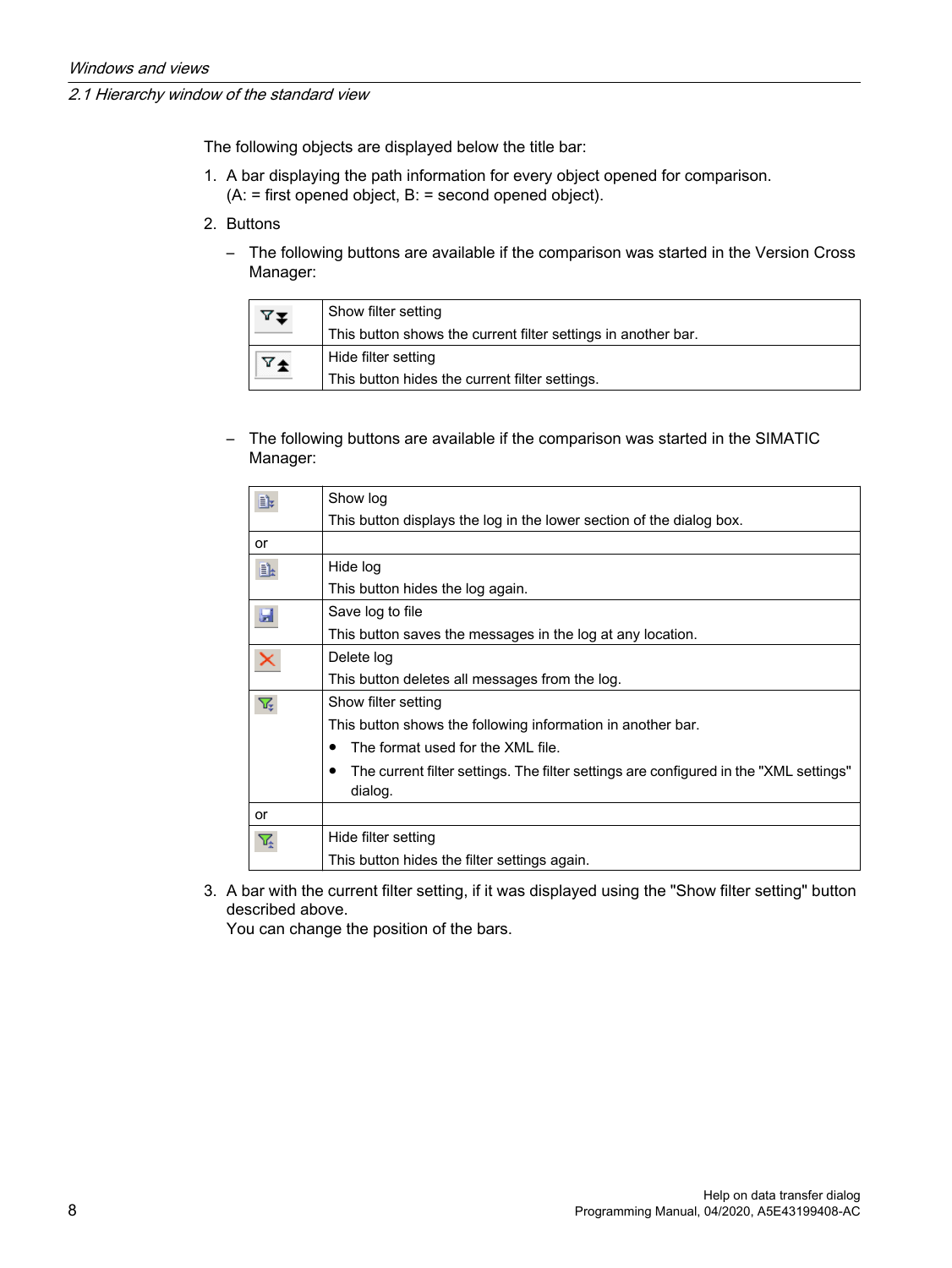2.1 Hierarchy window of the standard view

#### Display in the hierarchy window

The hierarchy view displays all objects as nodes of a tree structure.

#### **Note**

When XML files are displayed, the object type is sometimes unknown to the Automation Interface. These files are then displayed in the hierarchy window with the "CIR object" label and the following symbol:

## ⊚

This display does not affect the functionality, however.

## Comparison result in the hierarchy window

The text color indicates the result of the comparison between the associated objects.

In addition to colors you can also use icons to visualize the comparison result. The icons for the comparison result displayed next to the object type symbol. It can be useful to show the icons for the comparison result if the text colors are not a sufficiently distinguishing feature.

Objects which are also identical in terms of their nested objects are marked in gray.

You can determine which nested objects differ by expanding the nodes from root level down. This method allows you to navigate to the nested objects which are not identical.

#### Displayed difference

If you jump to a difference, the displayed object is highlighted and is identified by the following symbol in the hierarchy tree.

્⊗ા

#### Symbols and colors of the comparison result

The following colors and symbols are set by default for the nodes in the hierarchy window (background: white) and are displayed in the detail view by means of the info text:

| Color of the ob-<br>ject name | Symbol for<br>comparison re-<br>sult | Meaning                                                                 | Short text<br>(used in the detail window)   |
|-------------------------------|--------------------------------------|-------------------------------------------------------------------------|---------------------------------------------|
| Gray                          | 驧                                    | Both objects and their nested objects are identical                     | Identical                                   |
| <b>Black</b>                  | P                                    | The two objects are identical and their nested objects<br>are different | Identical and nested objects dif-<br>ferent |
| Red                           | Δ                                    | The two objects are different and their nested objects<br>are identical | Different and nested objects<br>identical   |
| Dark red                      | ≜ر.                                  | The two objects are different and their nested objects<br>are different | <b>Different</b>                            |
| <b>Blue</b>                   | 5                                    | Object is only available in A                                           | Only in A                                   |
| Green                         |                                      | Object is only available in B                                           | Only in B                                   |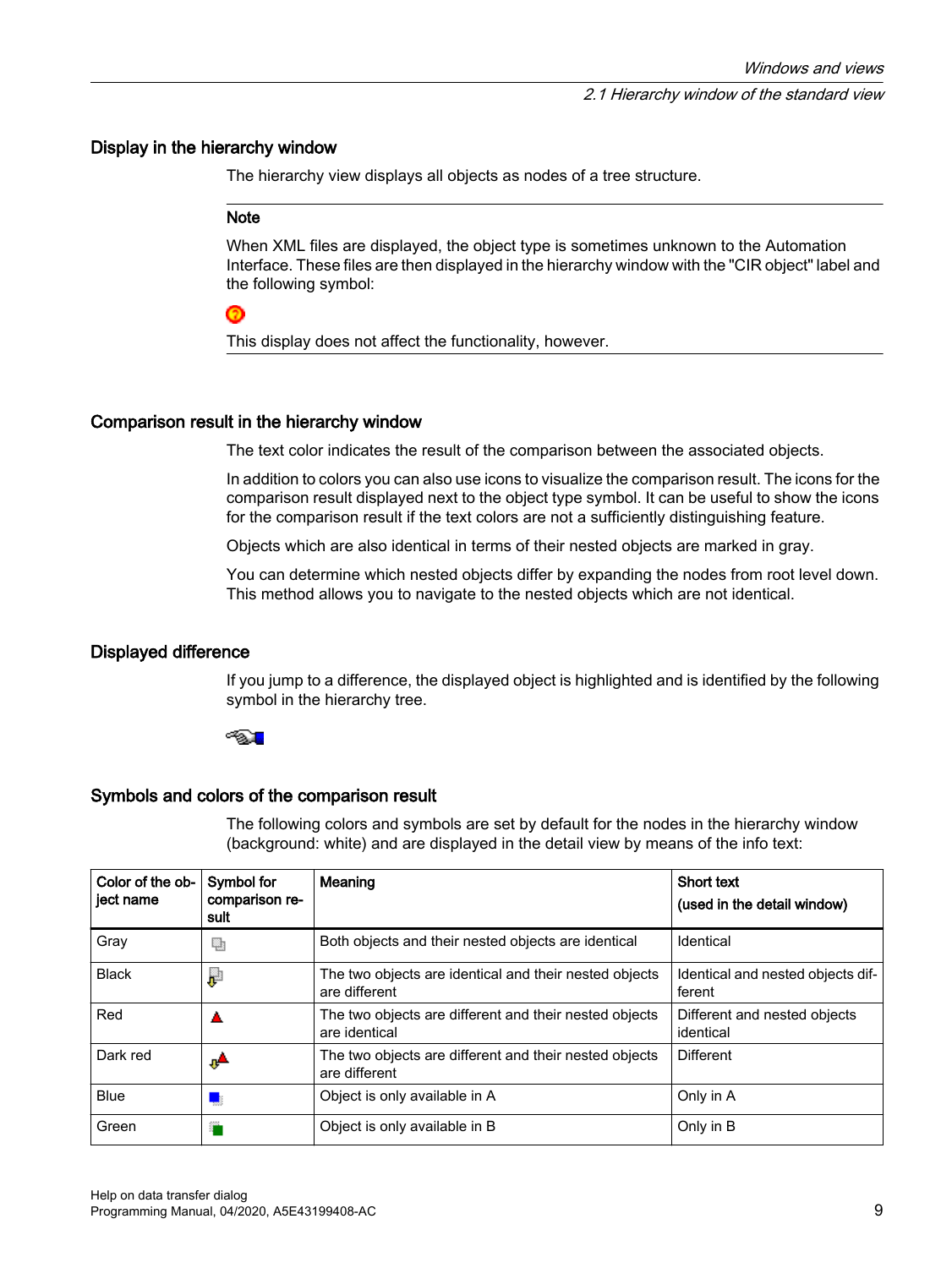#### <span id="page-9-0"></span>2.2 Detail window of the standard view

| Color of the ob-<br>ject name | Symbol for<br>comparison re-<br>sult | Meaning                                                                                                                                                                              | Short text<br>(used in the detail window)                    |
|-------------------------------|--------------------------------------|--------------------------------------------------------------------------------------------------------------------------------------------------------------------------------------|--------------------------------------------------------------|
| Gray                          |                                      | Object is moved.<br>This means that the object is identical in A and B, but is                                                                                                       | Object in A is moved to the po-<br>sition of the object in B |
|                               | Control modules (CM)                 | used at different points in the hierarchy in A and B.<br>This status display applies to the following objects:<br>Equipment modules (EM)<br>Hierarchy folders of the plant hierarchy | Object in B is moved to the po-<br>sition of the object in A |

Select the Display function to edit the default settings in a dialog box.

## Synchronize templates (types)

The data transfer dialog is also used to synchronize types (templates) and instances of equipment modules/control modules in the project. There are check boxes here in front of the hierarchy levels that you can use to select or deselect individual hierarchy levels or all of them. A check box is only available if there is at least one control module in the hierarchy level.

## 2.2 Detail window of the standard view

## **Overview**

The standard view consists of the [hierarchy window of the standard view](#page-6-0) (Page [7\)](#page-6-0) (left pane) and the detail window (right pane).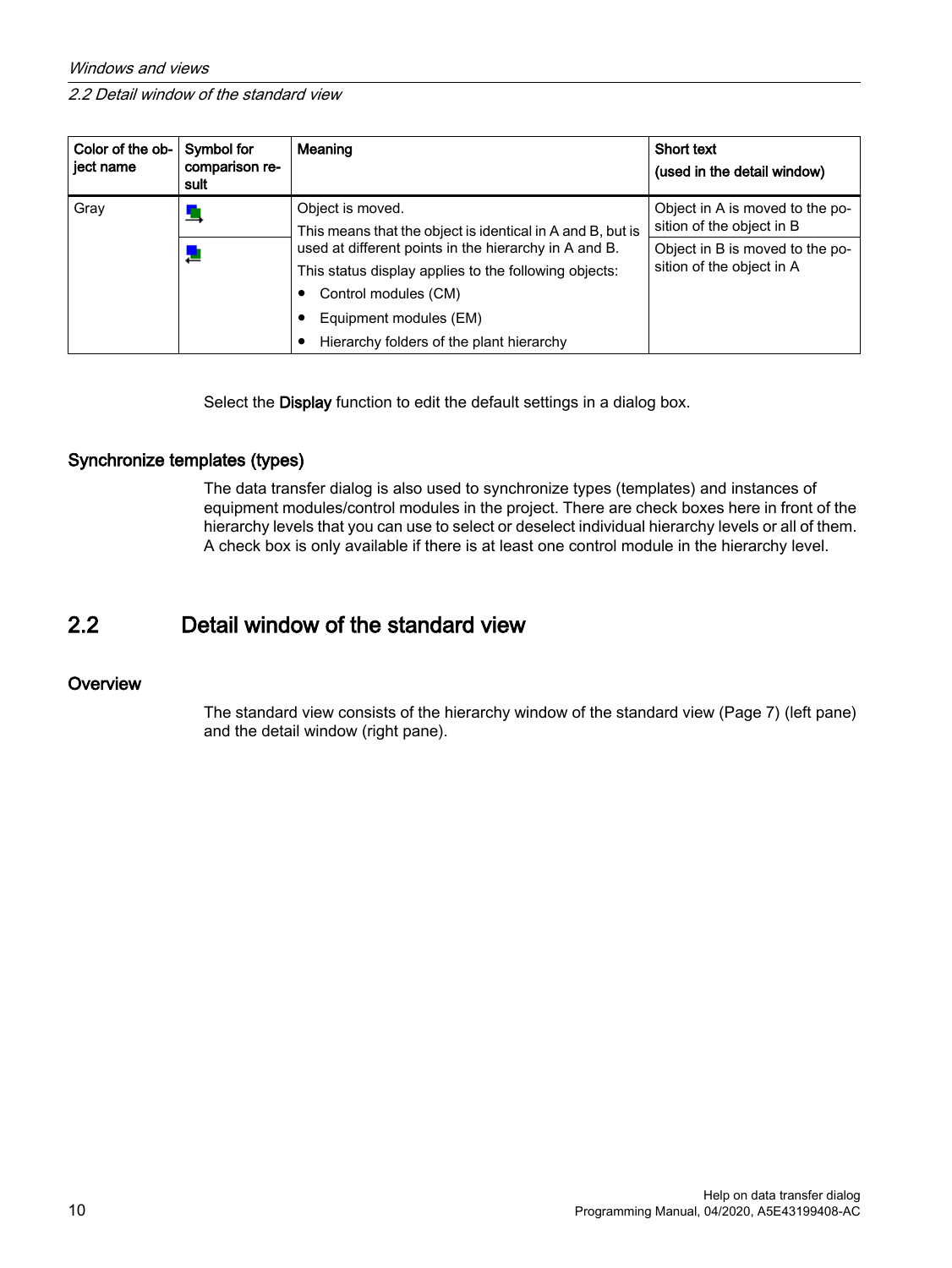The following objects are displayed below the title bar:

- 1. A bar displaying the path information for every object opened for comparison.  $(A)$ : = first opened object, B: = second opened object).
- 2. Buttons
	- The following buttons are available if the comparison was started in the Version Cross Manager:

| ∇Σ             | Show filter setting<br>This button shows the current filter settings in another bar. |
|----------------|--------------------------------------------------------------------------------------|
| $\nabla_{\pm}$ | Hide filter setting<br>This button hides the current filter settings.                |

– The following buttons are available if the comparison was started in the SIMATIC Manager:

| B.  | Show log<br>This button displays the log in the lower section of the dialog box. |
|-----|----------------------------------------------------------------------------------|
| or  |                                                                                  |
| b.  | Hide log                                                                         |
|     | This button hides the log again.                                                 |
| g   | Save log                                                                         |
|     | This button saves the messages in the log at any location.                       |
| ×   | Delete log                                                                       |
|     | This button deletes all messages from the log.                                   |
| ΔŜ, | Show filter setting                                                              |
|     | This button shows the current filter settings in another bar.                    |
| or  |                                                                                  |
| 硁   | Hide filter setting                                                              |
|     | This button hides the current filter settings.                                   |

3. A bar which displays the current filter settings, if the bar was activated by clicking the button. You can change the position of the bars.

#### Display in the detailed window

The detail window is divided into the attributes and lower-level objects list boxes. You can use a horizontal scroll bar to change the size of these two fields.

The attributes of the selected object and all its lower-level objects are displayed in the tree window of the list fields  $(\cdot)$ .

The detailed window is structured as follows: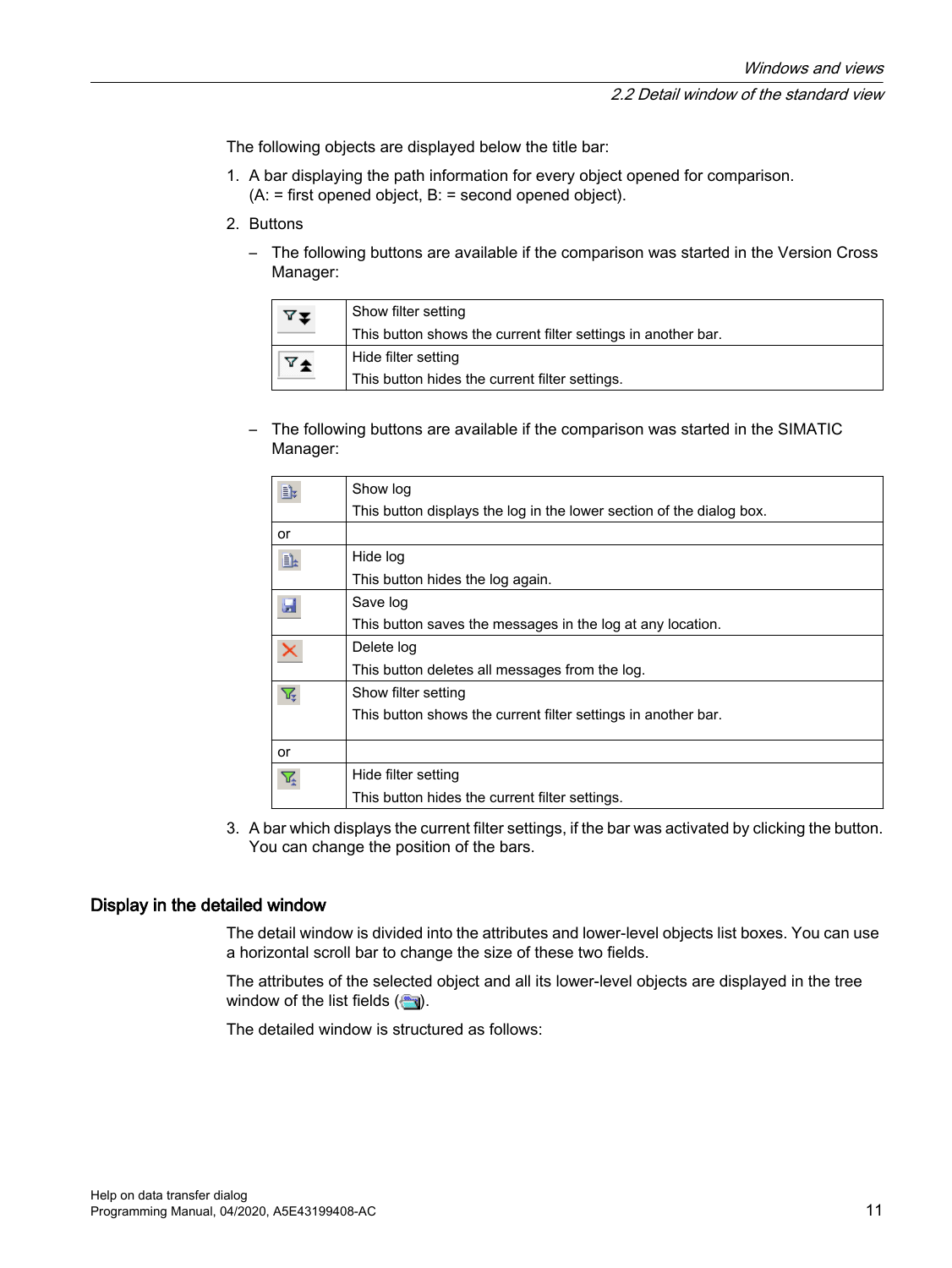<span id="page-11-0"></span>2.3 Table view

#### **Attributes**

● The first column of the title bar contains the object type icon of the selected object, a hierarchy folder for example:

Ē.

The following rows are numbered consecutively.

- The attribute names are shown in the Attribute column.
- The attribute values are shown in columns **A** and **B**.
- The status of the attribute is shown in text form in the Status column, for example "Different".

#### Lower-level objects

- The first column of the title bar contains the selected object's object type icon (as with an attribute). The following rows are numbered consecutively.
- In the Lower-level object column, the object names of the lower-level objects are shown together with the icon of the type.
- The Object name shows the name of the lower-level object.
- The status of the object is shown in text form in the Status column, for example "Identical and different on lower level".

Open lower-level objects by double-clicking on the icon in the respective row. The corresponding object is then also opened in the tree (hierarchy window).

#### Comparison result in the detailed window

You can recognize the result of the comparison between the associated objects by the color of the attribute and the description in the "Status" column. The colors are the same as those for the comparison results in the hierarchy window.

## 2.3 Table view

#### **Overview**

The table view sets out the projects to be compared in table format.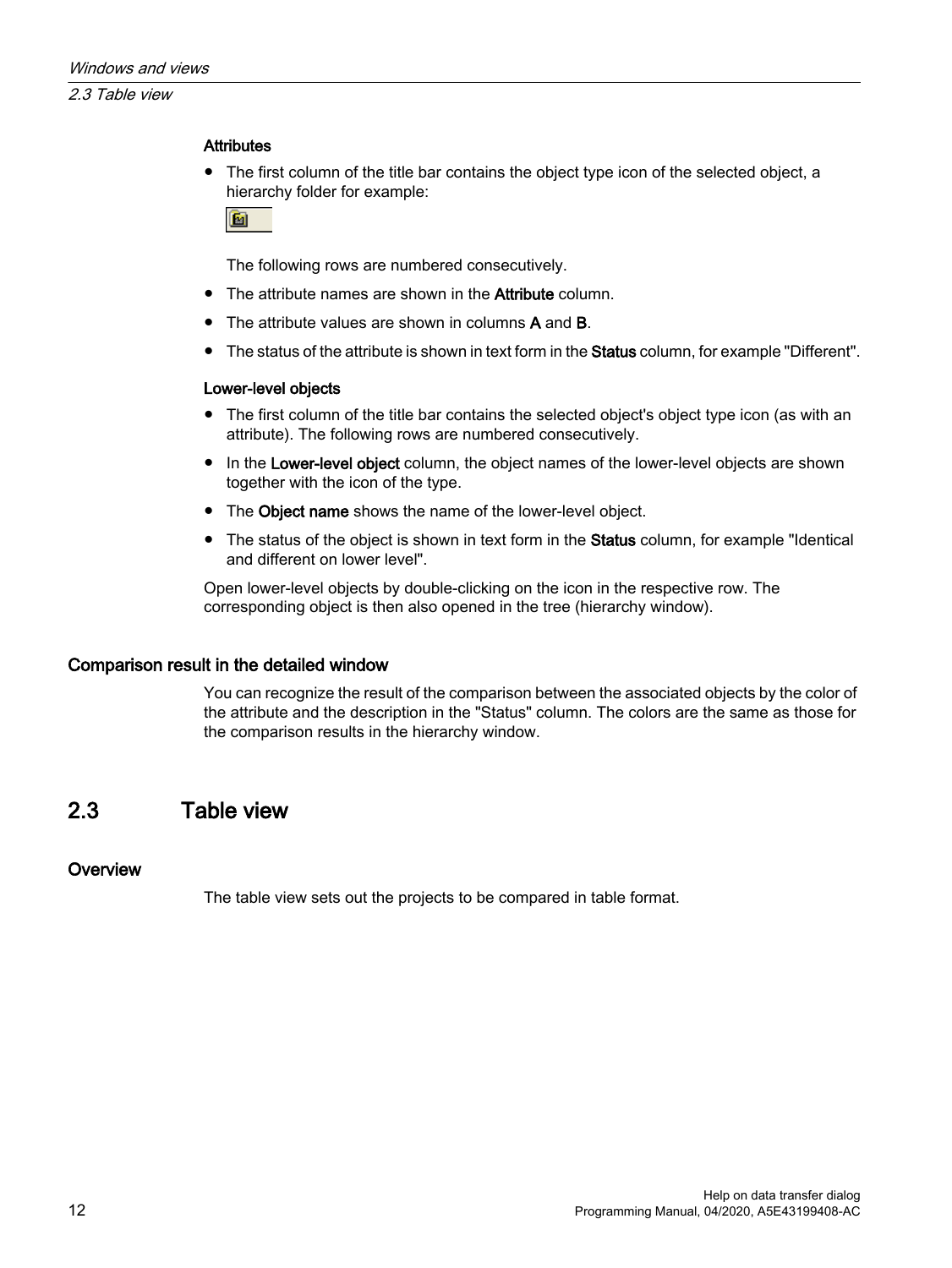2.3 Table view

The following objects are displayed below the title bar:

- 1. A bar displaying the path information for every object opened for comparison.  $(A)$ : = first opened object, B: = second opened object).
- 2. Buttons
	- The following buttons are available if the comparison was started in the Version Cross Manager:

| ∇Σ             | Show filter setting<br>This button shows the current filter settings in another bar. |
|----------------|--------------------------------------------------------------------------------------|
| $\nabla_{\pm}$ | Hide filter setting<br>This button hides the current filter settings.                |

– The following buttons are available if the comparison was started in the SIMATIC Manager:

| Þ         | Show log                                                                              |
|-----------|---------------------------------------------------------------------------------------|
|           | This button displays the log in the lower section of the dialog box.                  |
| or        |                                                                                       |
| <b>il</b> | Hide log                                                                              |
|           | This button hides the log again.                                                      |
| a         | Save log to file                                                                      |
|           | This button saves the messages in the log at any location.                            |
| ×         | Delete log                                                                            |
|           | This button deletes all messages from the log.                                        |
| <b>飞</b>  | Show filter setting                                                                   |
|           | This button shows the following information in another bar.                           |
|           | The format used for the XML file.                                                     |
|           | The current filter settings. The filter settings are configured in the "XML settings" |
|           | dialog.                                                                               |
| or        |                                                                                       |
| V         | Hide filter setting                                                                   |
|           | This button hides the filter settings again.                                          |
|           |                                                                                       |

3. A bar with the current filter setting, if it was displayed using the "Show filter setting" button described above.

You can change the position of the bars.

#### Representation in the Table view

- The object type icon of the top node is shown in the title bar in the first column. The following rows are numbered consecutively.
- In the Object/Attribute column, the object and attribute names of the lower-level objects are shown together with the type symbol and the modification status symbol.
- The attribute values are shown in columns **A** and **B**.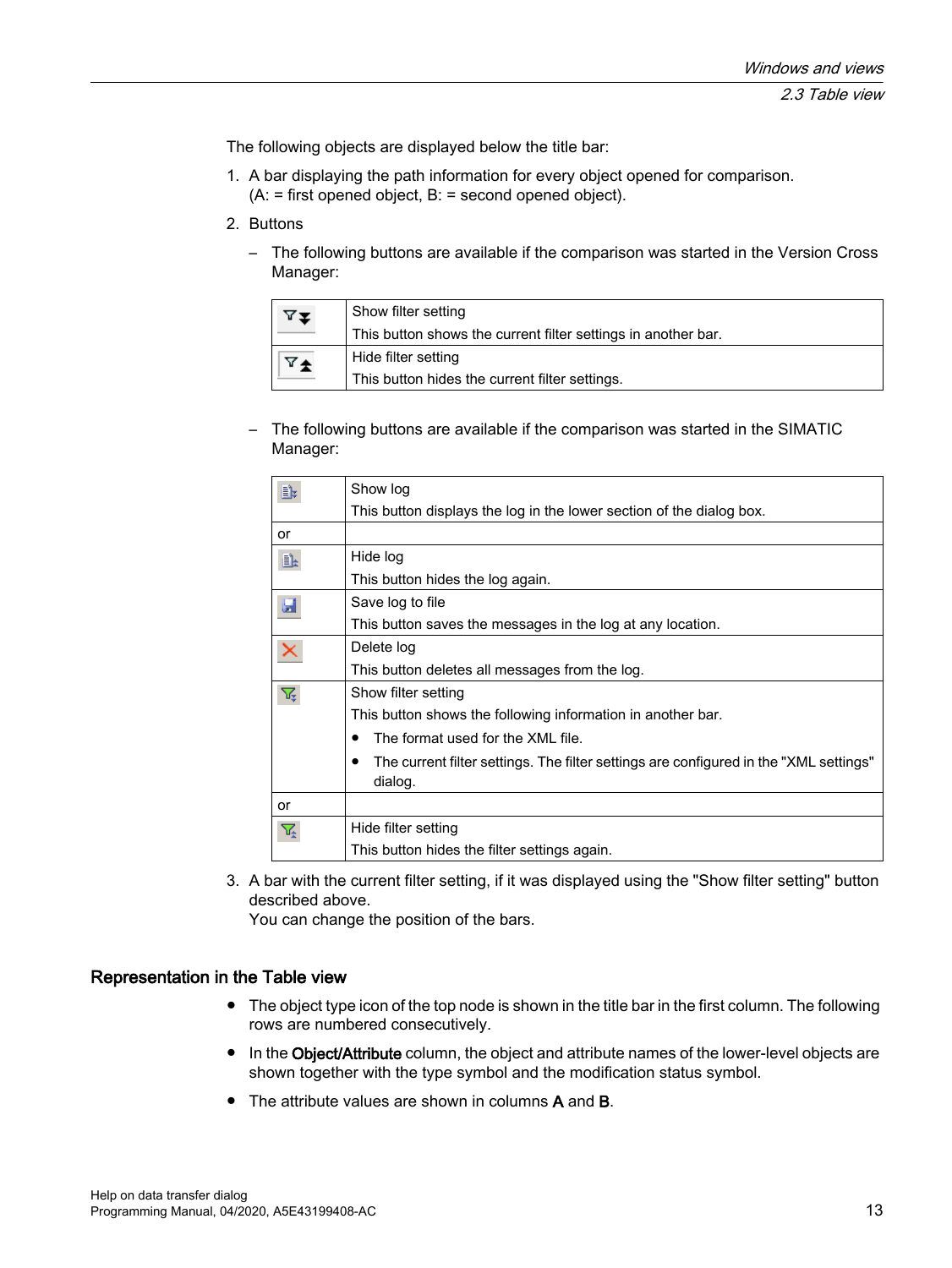- The Object name column shows the names of the listed objects.
- The status of the attribute is shown in text form in the Status column, for example "Different".

You can open more lower-level objects by double-clicking the "+" box in the relevant row. The corresponding object is then also opened in the tree (hierarchy window).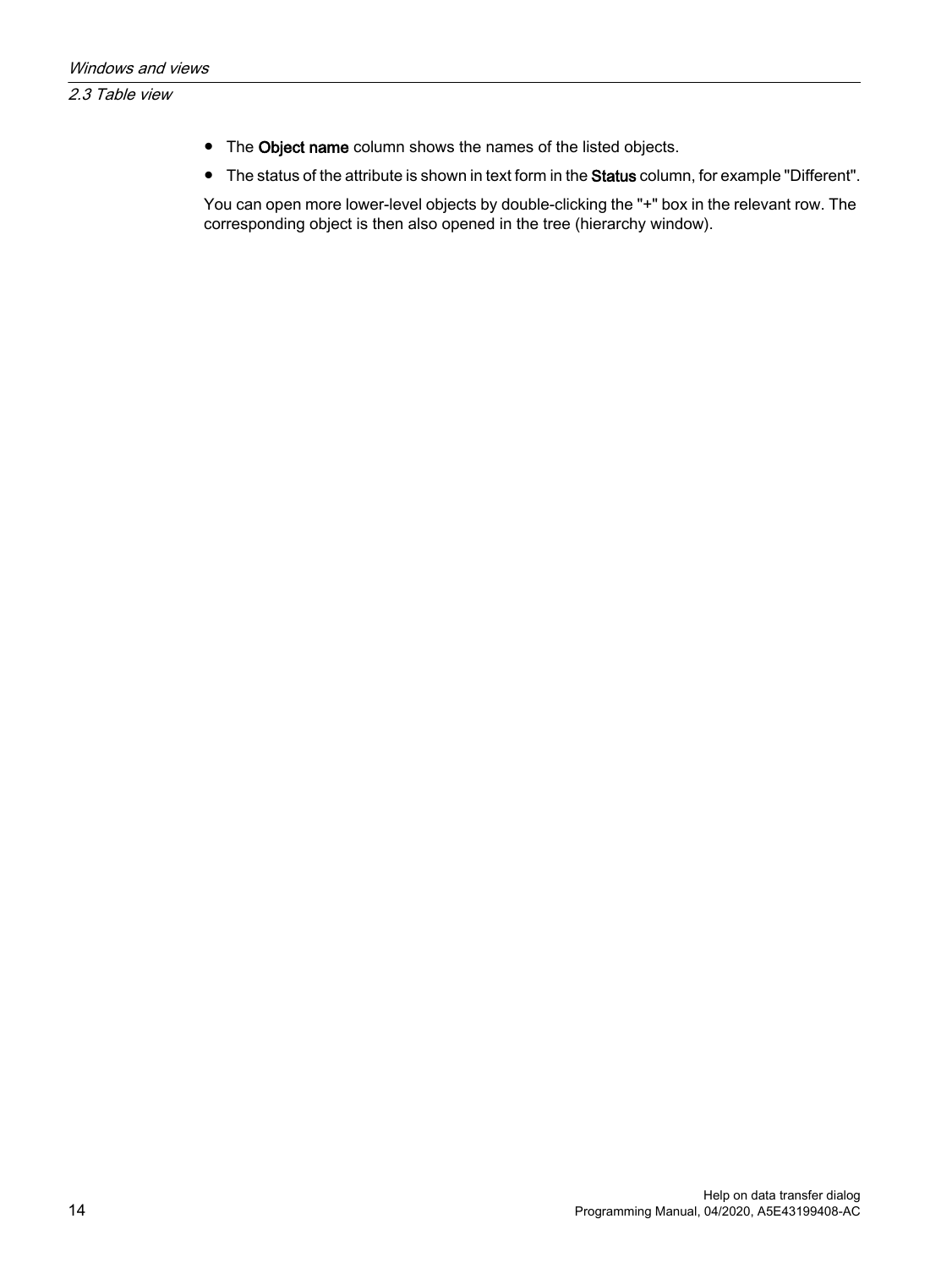# <span id="page-14-0"></span>"Data transfer" dialog box 3

#### **Overview**

Use this dialog to display and process a data exchange or data comparison. The data can be imported, exported or compared. The differences between the objects will be displayed or indicated in color. Single selections are possible.

The data transfer dialog offers the following main functions:

- Data comparison when importing data, for example from COMOS Integrated Engineering.
- Import and export of project data, for example to/from COMOS Integrated Engineering. The data exchange can be performed directly or in XML format.
- Synchronization of types (templates) and instances of equipment modules/control modules in the project

#### Views

You can switch between the following views in the data transfer dialog box:

- • [Table view](#page-11-0) (Page [12](#page-11-0))
- Standard view You can find more information on the standard view in the sections:
	- – [Hierarchy window of the standard view](#page-6-0) (Page [7](#page-6-0))
	- – [Detail window of the standard view](#page-9-0) (Page [10](#page-9-0))
- ● [Differences only](#page-21-0) (Page [22\)](#page-21-0)

You can also show or hide a corresponding log in the views.

#### Operator controls

The dialog contains various operator controls. You can find a description later in this section.

#### Comparison in the data transfer dialog

You select one object as "master" and another object as the "comparison object". The comparison session starts automatically as soon as you open the comparison object.

You can find information on the symbols and colors in the display of the comparison result in the section "[Hierarchy window of the standard view](#page-6-0) (Page [7\)](#page-6-0)".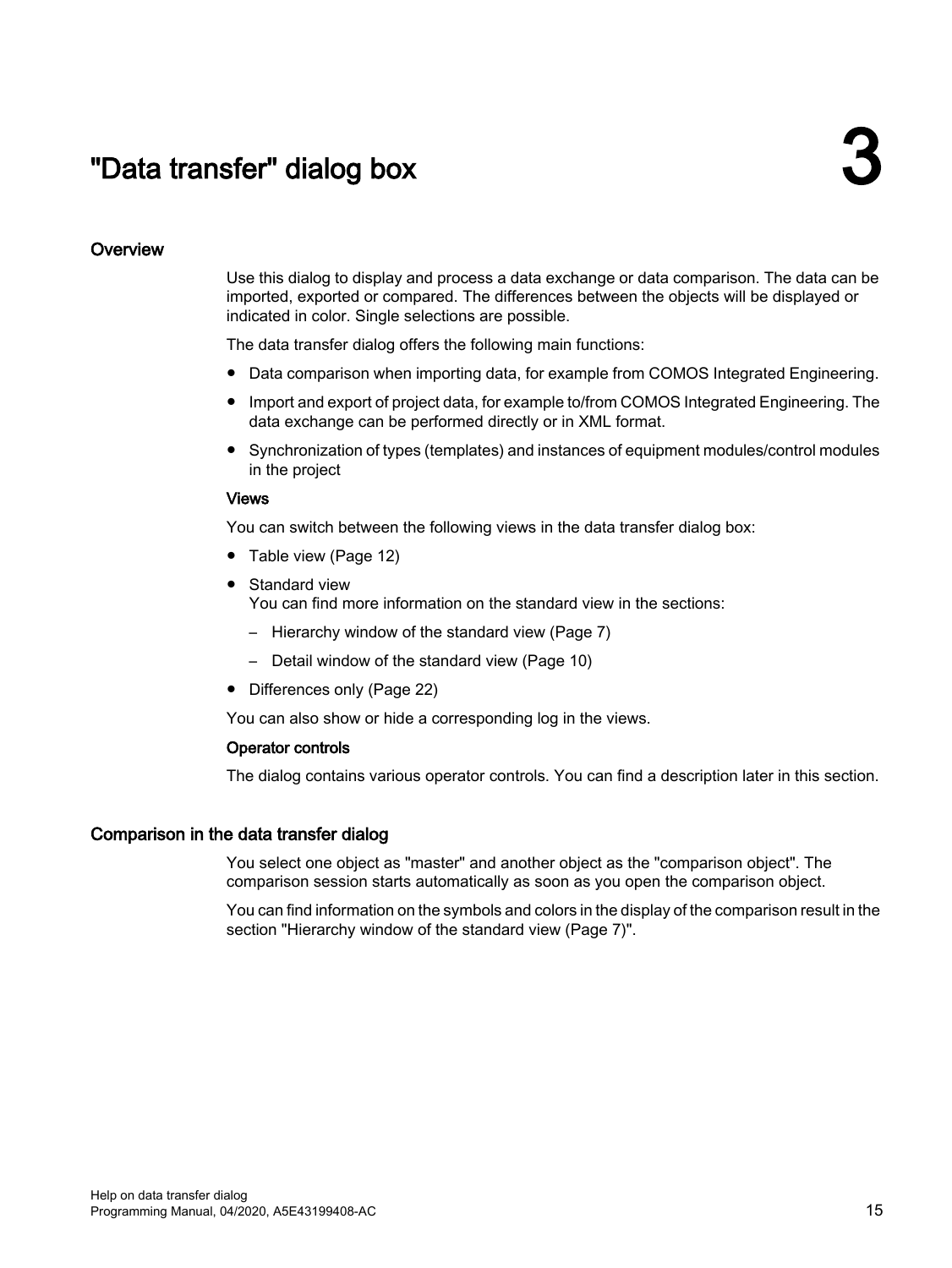## Importing and exporting in the data transfer dialog

● Import:

Hardware, process tag types, types and instances of technical equipment / control modules and the plant hierarchy are imported.

Data such as enumerations, equipment properties, message types (for PCS 7 message system), units are also imported. These are displayed in the comparison window under the project library entry under "Shared declarations".

● Export: Data from PCS 7 and XML files can be exported.

## "Synchronize templates" in the data transfer dialog

The data transfer dialog is also used to synchronize types (templates) and their instances of equipment modules/control modules in the project.

Note the following in this context:

- The value of a block parameter is not synchronized under the following conditions:
	- When it is assigned to a control tag.
	- When the "S7\_m\_c" attribute is set.
- The interconnection of a block parameter is not synchronized under the following conditions:
	- When the "S7\_m\_c" attribute is set.
- Block type changes are not synchronized.
- The assigned template (type) is displayed in the hierarchy window in parentheses behind the object.

You can find additional information on the template synchronization in the section "[General](#page-18-0)  [information on synchronizing templates](#page-18-0) (Page [19](#page-18-0))".

#### Operator controls

The following buttons are available in the data transfer dialog:

| <b>Button</b><br>$\blacksquare$ | <b>Brief description</b><br>Jump to first difference | Link to additional information<br>First difference (Page 21) |
|---------------------------------|------------------------------------------------------|--------------------------------------------------------------|
| $\left  \bullet \right $        | Jump to previous difference                          | Previous difference (Page 21)                                |
| $\vert \cdot \vert$             | Select current difference                            | Current difference (Page 21)                                 |
| $\vert \mathbf{u} \vert$        | Define resume position                               | Resume position (Page 21)                                    |
| $\blacktriangleright$           | Jump to next difference                              | Next difference (Page 21)                                    |
| H                               | Jump to last difference                              | Last difference (Page 21)                                    |
| 囯                               | Change to standard view                              | Standard view (Page 22)                                      |
| $\blacksquare$                  | Change to table view                                 | Table view (Page 12)                                         |
| $\mathbf{K}$                    | Change to "Differences only" view                    | Differences only (Page 22)                                   |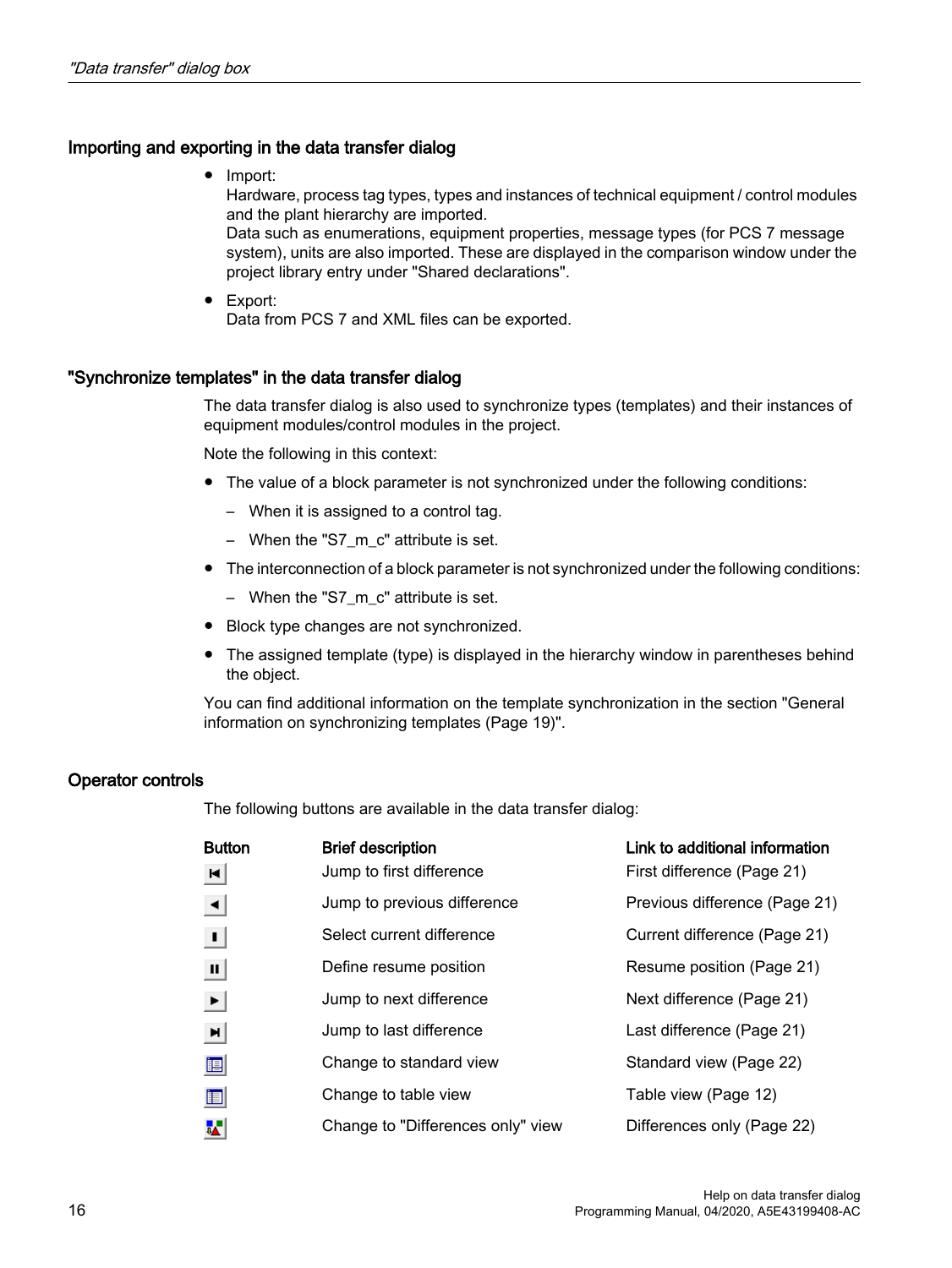| Δ.                      | Show only objects with different attributes/ Show only objects with different<br>relations                   | attributes/relations (Page 22)                                    |
|-------------------------|--------------------------------------------------------------------------------------------------------------|-------------------------------------------------------------------|
|                         | Show only the additional objects in A                                                                        | Show only the additional objects<br>in A (Page 22)                |
|                         | Show only the additional objects in B                                                                        | Show only the additional objects<br>in B (Page $23$ )             |
| $\blacksquare$          | Save differences of the current comparison Save differences (Page 23)                                        |                                                                   |
| $\epsilon_{\rm f}$      | Update view                                                                                                  | Update (Page 23)                                                  |
| $\mathfrak{S}$          | Generating/synchronizing of process tags<br>B -> A (not available when synchronizing<br>control modules)     | Generate/synchronize process<br>tags: $B \rightarrow A$ (Page 24) |
| $\mathfrak{S}$          | Generating/synchronizing of process tags<br>A -> B (not available when synchronizing<br>control modules)     | Generate/synchronize process<br>tags: $A \rightarrow B$ (Page 24) |
| 60                      | Execute import from B to A (not available<br>when synchronizing control modules)                             | Import: $B \rightarrow A$ (Page 24)                               |
| ôò.                     | Execute import from A to B (not available<br>when synchronizing control modules)                             | Import: $A \rightarrow B$ (Page 24)                               |
| $\bullet$               | Synchronizing types/templates and instan- Synchronize templates<br>ces of control modules.                   | (Page 25)                                                         |
|                         | (Button is only available when the data<br>transfer dialog is in the "Synchronize tem-<br>plates" function.) |                                                                   |
| Check boxes             | Also delete any process tags, equipment                                                                      | Delete in the target system<br>(Page 24)                          |
| "Delete at tar-<br>get" | modules or control modules                                                                                   |                                                                   |
| <b>Button</b>           | Close dialog box                                                                                             |                                                                   |
| "Close"                 |                                                                                                              |                                                                   |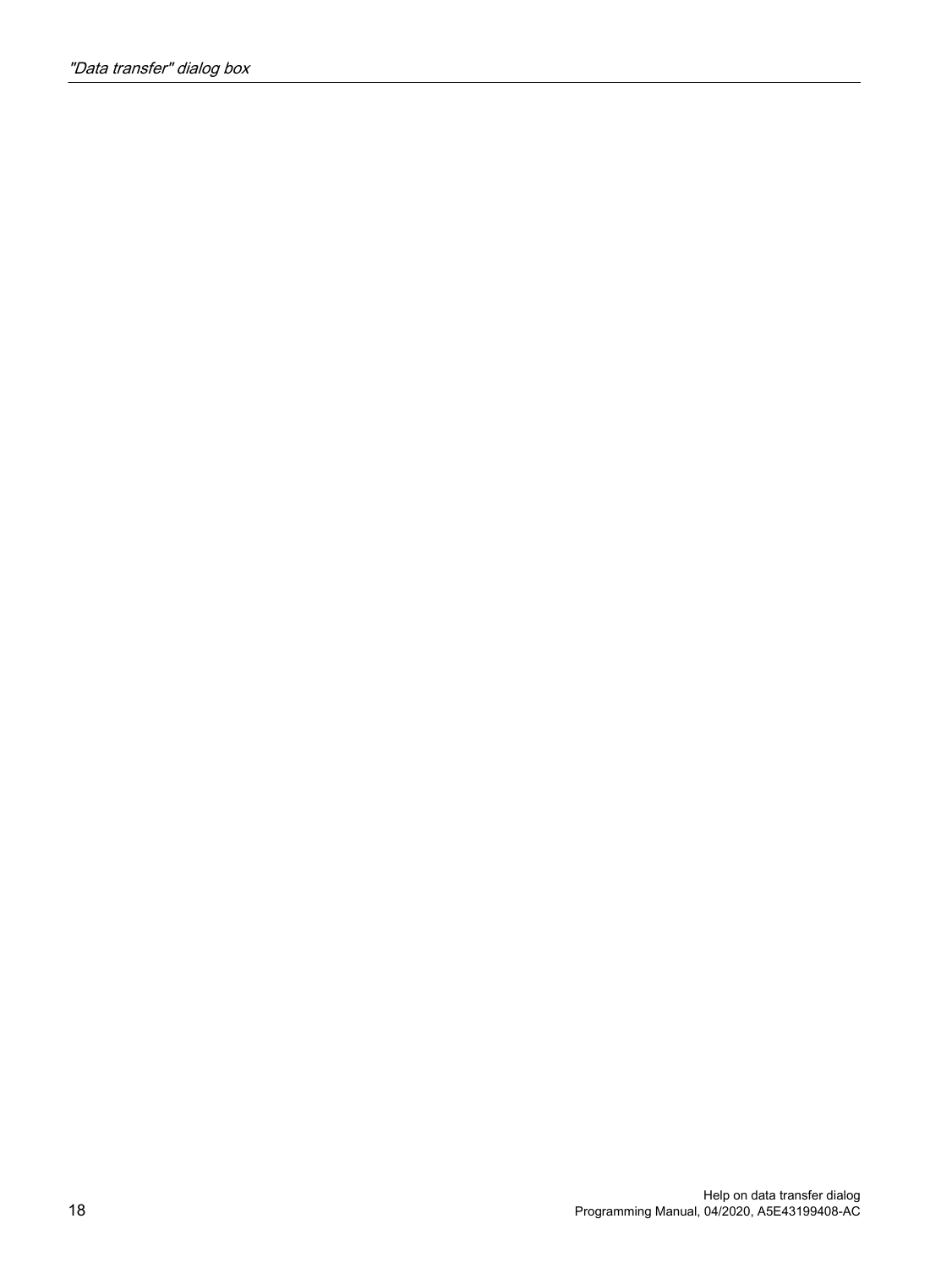# <span id="page-18-0"></span>General information on synchronizing templates 4

#### Introduction

Preconfigured software modules are used in automation technology for programming automation devices and for the process control description of the industrial plant. A distinction is made between simple program blocks (functions and function blocks) and complete automation charts (CFC).

PCS 7 also allows you to create templates, the so-called types, for describing equipment modules and control modules according to ANSI/ISA-88.

These types of equipment modules/control modules are stored in the master data library of the PCS 7 project.

#### **Note**

#### Terms "Template" and "Type"

In automation technology, a template of the equipment module/control module in the master data library is referred to as a "type". The corresponding copy in the PCS 7 project is referred to as an "instance".

Since the data exchange described here and the synchronization function are performed in the context of PCS 7, the terms "type" and "template" are used interchangeably.

#### Areas of application for a template synchronization

An equipment module/control module can be copied from the master data library and re-used in any plant hierarchy node in the project. You can also use the PCS 7 – Advanced ES engineering tool to create equipment modules/control modules.

Because changes can be made at the instances in the PCS 7 project as well as at the types in the master data library, there is no structural identity between the template and its instances.

The types are usually changed in later phases as well, for example during commissioning. Proof of identity between a template and its instances is required for plants that require validation.

#### Starting the synchronization function

The "Synchronize templates" function of the data transfer dialog is used to synchronize the type (template) with the instances in PCS 7. To do this, the data transfer dialog is opened in the plant view using the menu command "Technological types > Synchronize..." in the shortcut menu of the project.

#### How synchronization works

PCS 7 uses the data transfer dialog to compare templates/types and its instances in order to provide proof of the compatibility and agreement between a type (template) and its instance.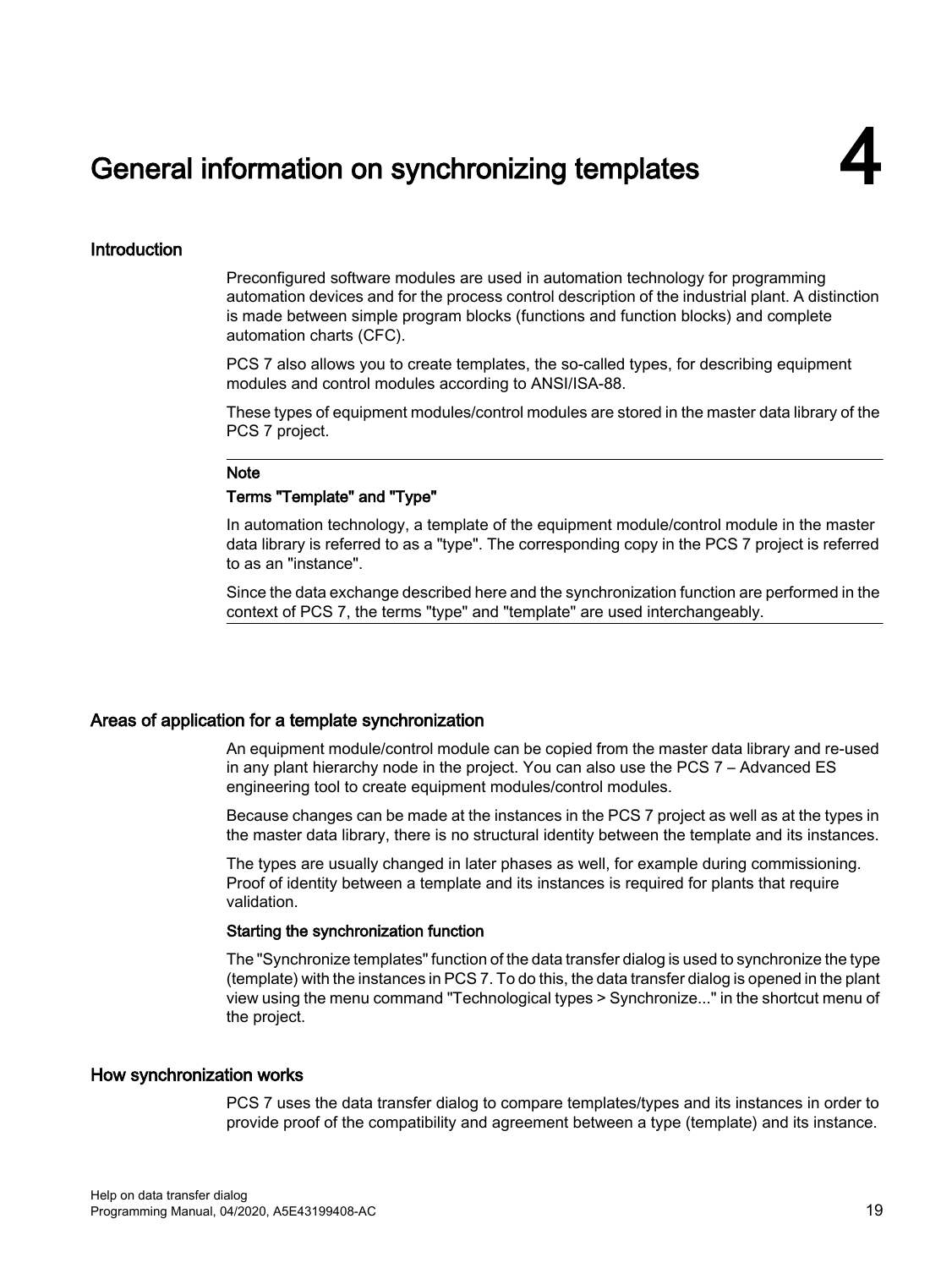The types as well as their instances basically consist of the technological description of the equipment module/control module and the associated automation chart, the SFC and CFC with their interconnected functions and function blocks. Synchronization includes the technological description as well as the SFC/CFC itself.

The equipment module/control module appears in a hierarchy window with its instance name. Because the instance name is typically different from the name of the template, the instance name is followed by the name of the template or, in the case of lower-level control modules, a corresponding name path in parentheses. For CFC blocks there is also the name of the block type.

Modifications in the CFC (e.g. parameter values, interconnections between functions or function blocks, new CFC blocks) are applied to all instances. CFC blocks deleted in the template are also deleted in all instances during synchronization.

Synchronization of the instance object and associated type is limited to the relevant attributes and relations in this process. Attributes that are also present at the instance or the type, or attributes that are usually modified at the instance, are not included in the synchronization result. The object attributes are filtered out automatically.

Control tags, sub-functions, messages, etc. of the technological description and functions or function blocks that were added in the type are marked and displayed as additional objects in the data transfer dialog.

Changes to the type can now be applied to individual or all instances.

#### Notes:

- Note that all instance-specific changes that do not affect the objects of the type are retained. Functions and function blocks that were added to the instance are already suppressed in the data transfer dialog.
- Control tags of a control module Control tags, for example parameters, signals in the interface of a control module, can never be extended for specific instances. They must always correspond to the control module type. This also applies to sub-control modules.
- Instance-specific changes in nested charts
	- In basic charts, instance-specific changes are maintained.
	- In sub-charts, instance-specific changes are not supported and are overwritten during synchronization.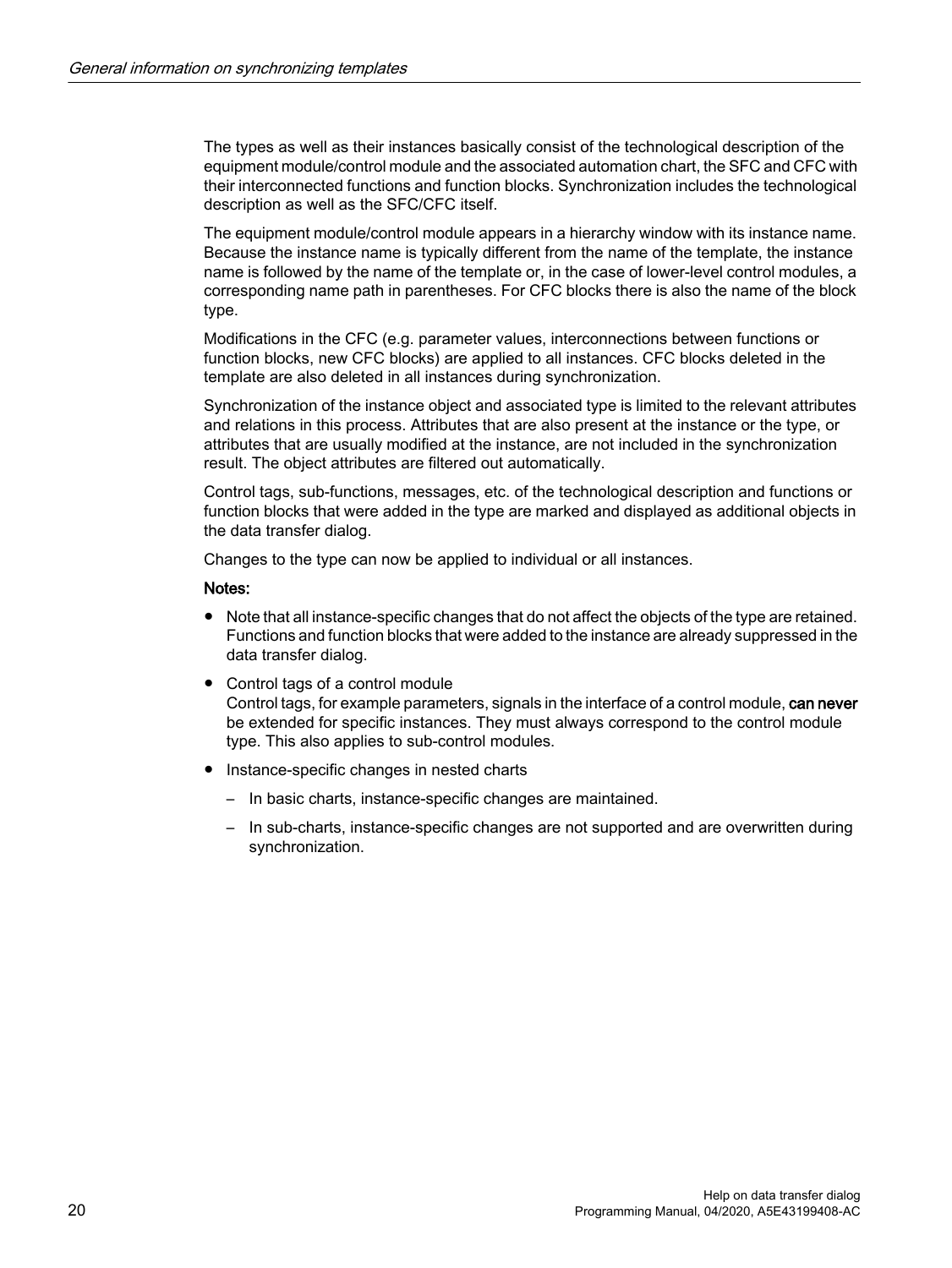# <span id="page-20-0"></span>Functions of the data transfer dialog 5

## 5.1 Current difference

Use the element bar icon  $\blacksquare$  to move the section of the hierarchy window so that the current difference is visualized in the view. This function is useful, for example, after you reduced the size of the window. The object of the difference shown is marked  $(\cdot)$  and is also identified by the symbol  $\sqrt{2}$ .

## 5.2 First difference

Use the element bar icon  $\text{H}$  to navigate to the first difference in the tree view. (the search starts at the root level of the hierarchy tree). The object of the difference shown is marked  $(\cdot)$  and is also identified by the symbol  $\sqrt{2}$ .

## 5.3 Next difference

Use the element bar icon  $\blacktriangleright$  to navigate from the selected object to the last difference (the search starts at the lowest level of the hierarchy tree). The object of the difference shown is marked  $(\sqrt{m}$  and is also identified by the symbol  $\sqrt{m}$ .

## 5.4 Last difference

Use the element bar icon  $\blacktriangleright$  to navigate to the last difference in the tree view. (the search starts at the lowest level of the hierarchy tree). The object of the difference shown is marked ( $\blacksquare$ ) and is also identified by the symbol  $\lll$ .

## 5.5 Previous difference

Use the element bar icon  $\blacktriangleleft$  to navigate from the selected object to the previous difference (the search starts at the highest level of the hierarchy tree). The object of the difference shown is marked  $(\cdot)$  and is also identified by the symbol  $\infty$ .

## 5.6 Resume position

 $\mathbf{u}$ Use this function to define a selected object as resume position for difference navigation in the object tree to begin.

The element bar is only displayed when you have completed a comparison. It is available both in the default view and in the table view.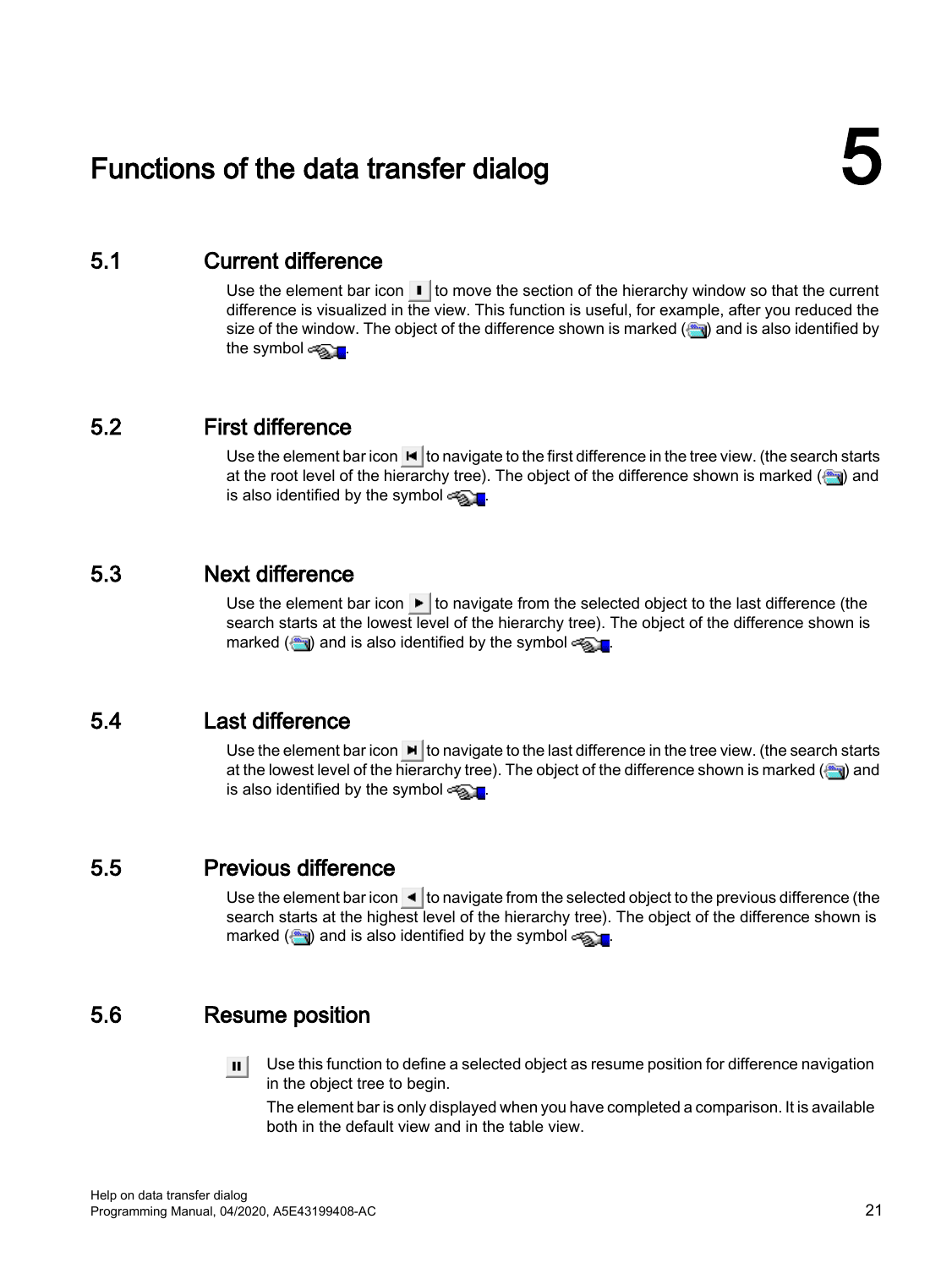<span id="page-21-0"></span>5.11 Show only the additional objects in A

## 5.7 Standard view

Use this function to change to the standard view. 阊

You can find additional information about the standard view in the following sections:

- ● [Hierarchy window of the standard view](#page-6-0) (Page [7\)](#page-6-0)
- ● [Detail window of the standard view](#page-9-0) (Page [10](#page-9-0))

## 5.8 Table view

**ial** Use this function to change to the table view.

You can find additional about the table view in the section "[Table view](#page-11-0) (Page [12\)](#page-11-0)".

## 5.9 Differences only

 $\mathbf{x}$ Use this function to change to the "Differences only" view. You can open this view both in the standard and in the table view. The structure of the current view remains unchanged; only the objects and attributes with differences will be displayed.

## 5.10 Show only objects with different attributes/relations

Use this function to switch to the "Show only objects with different attributes/relations" view.  $\blacktriangle$ You can open this view from both the default view and in the table view. The structure of the current view remains unchanged; only the objects and attributes with differences will be displayed.

## 5.11 Show only the additional objects in A

Use this function to switch to the "Show only the additional objects in A" view.  $\blacksquare$ You can open this view from both the default view and in the table view. The structure of the current view remains unchanged; only the objects and attributes with differences will be displayed.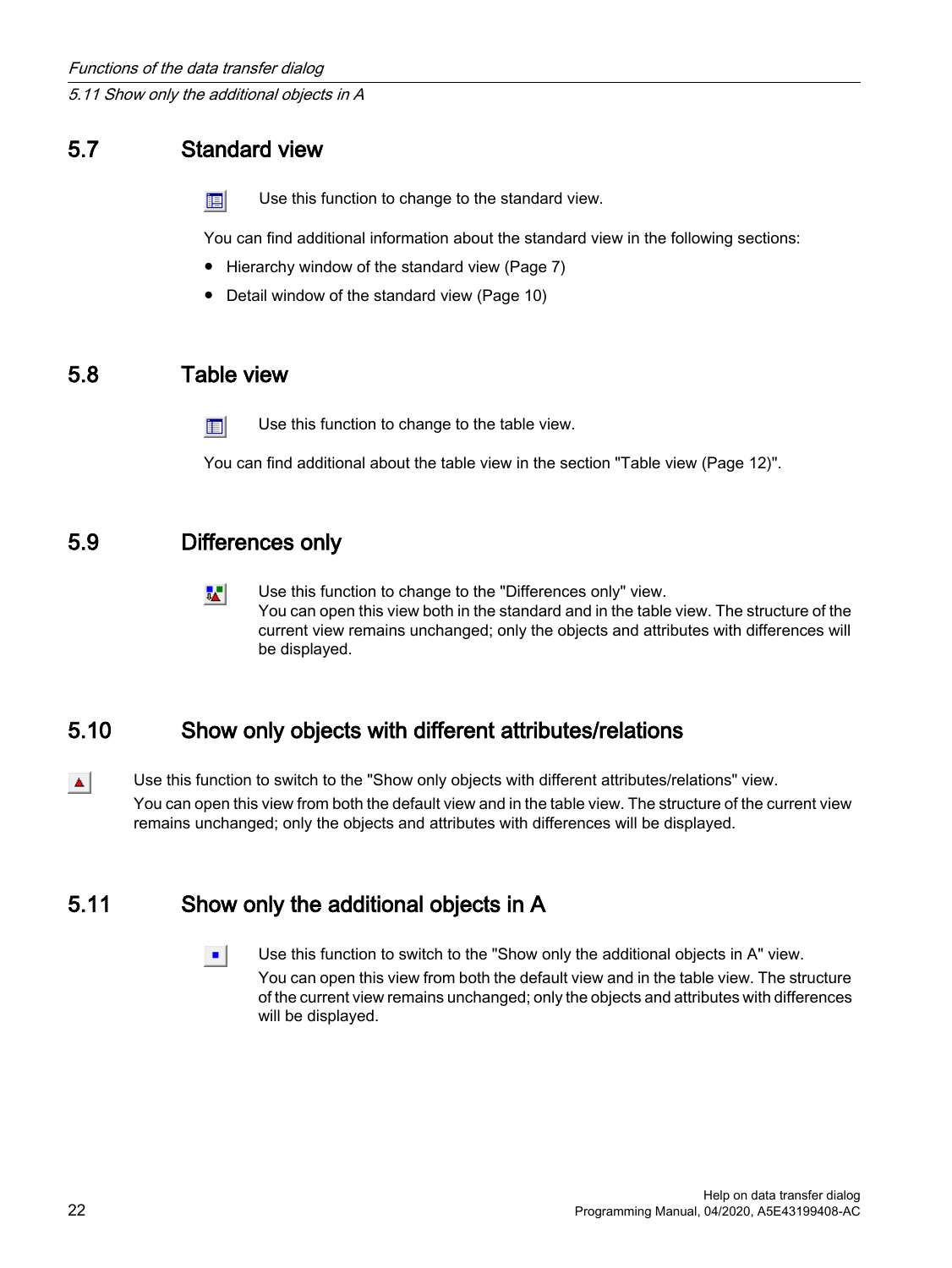## <span id="page-22-0"></span>5.12 Show only the additional objects in B

Use this function to switch to the "Show only the additional objects in B" view.  $\bullet$ You can open this view from both the default view and in the table view. The structure of the current view remains unchanged; only the objects and attributes with differences will be displayed.

## 5.13 Save differences

 $\Box$  Use this option to save the differences of the current comparison into a .csv file. This option is available both in the standard view and in the table view.

| Column             | <b>Description</b>                                  |                                   |  |
|--------------------|-----------------------------------------------------|-----------------------------------|--|
| "Status"           | Status of the compared object/attribute:            |                                   |  |
|                    | Symbol                                              | <b>Symbol description</b>         |  |
|                    | (#)                                                 | Different value in each project   |  |
|                    | $^{(+)}$                                            | Available only in project A       |  |
|                    | $(\textnormal{-})$                                  | Available only in project B       |  |
|                    | (->)                                                | Moved from project A to project B |  |
|                    | (<-)                                                | Moved from project B to project A |  |
| "Object name"      | Name of the compared object/attribute               |                                   |  |
| "Object/Attribute" | Logical path of the compared object/attribute       |                                   |  |
| "Value A"          | Value of the compared object/attribute in project A |                                   |  |
| "Value B"          | Value of the compared object/attribute in project B |                                   |  |

Below you will find more information on each column of the .csv file:

## 5.14 Update

The function is used to update the comparison result. The following steps will be  $\left| \cdot \right|$ executed in this process:

- All internal management structures are deleted.
- Both comparison objects are loaded again, including all lower-level objects.
- A full comparison of the objects takes place.
- The updated result of the comparison is displayed in the comparison window.

Alternative method:

The button shown above is not available if the comparison was started in the Version 圍 Cross Manager:

This button is available in the toolbar and in the Version Cross Manager menu as an alternative.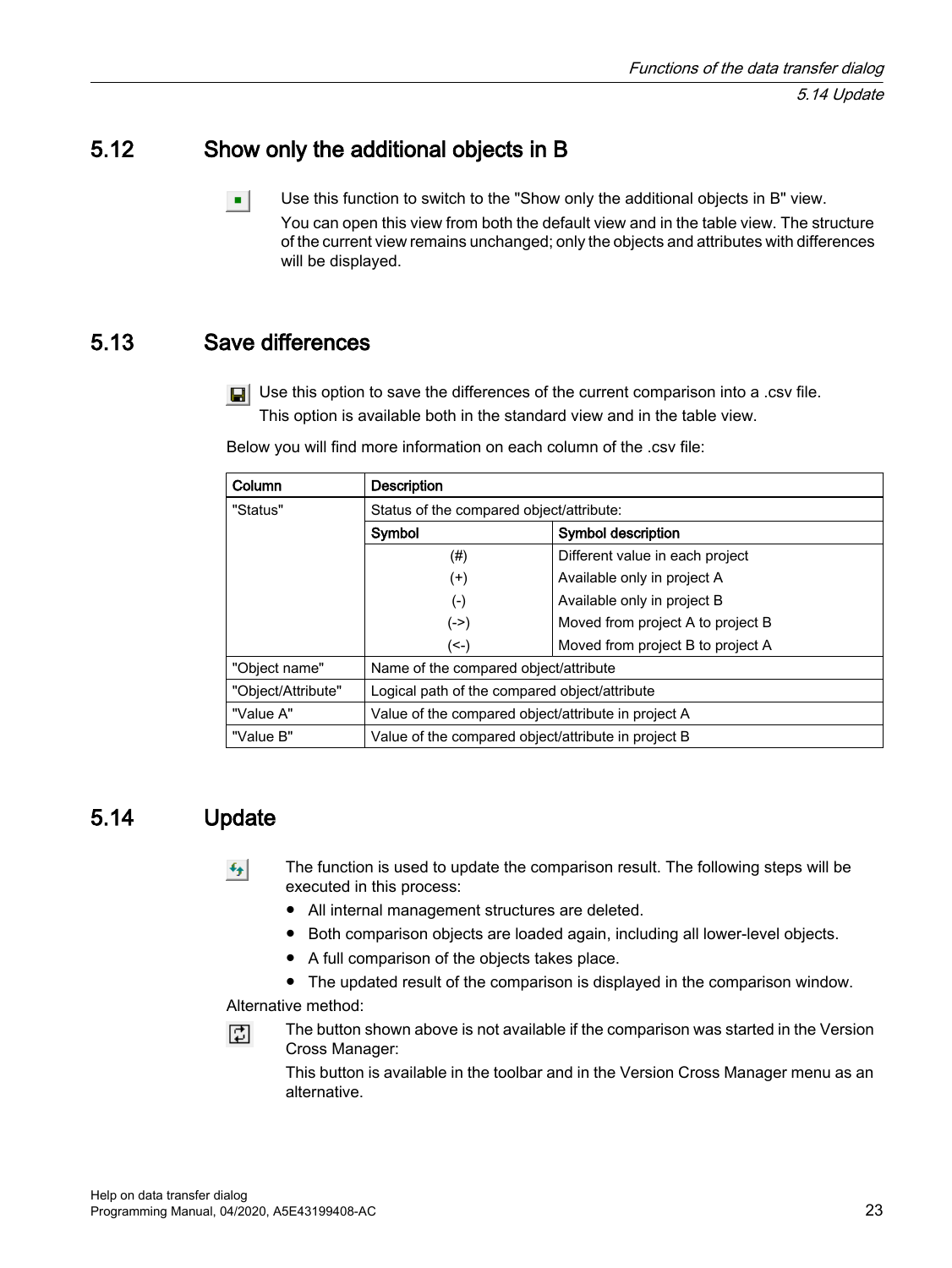<span id="page-23-0"></span>5.21 Delete in the target system

## 5.15 Import: B -> A

Use this function to import the edited data from "B" to "A". This enters the additional éèl objects together with their properties into the target project and accordingly synchroni‐ zes the changed data in regard to their properties attributes.

## 5.16 Import: A -> B

Use this function to import the edited data from "A" to "B". This enters the additional 6èl objects together with their properties into the target project and accordingly synchroni‐ zes the changed data in regard to their properties attributes.

## 5.17 Hide node contents

Use this function to hide the content of a selected node.

## 5.18 Display node contents

Use this function to display all subelements, starting at the selected node.

## 5.19 Generate/synchronize process tags: A -> B

 $|2\rangle$ This function starts the CAx Generator which generates / updates the process tags in project "B" based on comparison data.

## 5.20 Generate/synchronize process tags: B -> A

This function starts the CAx Generator which generates / updates the process tags in  $\mathcal{L}_{\mathcal{F}}$ project "A" based on comparison data.

## 5.21 Delete in the target system

## Additional process tags in the target project (delete in the target system)

When importing/generating, you can choose to delete or retain any process tags in your target project which were not available in the current XML file at the time of synchronization.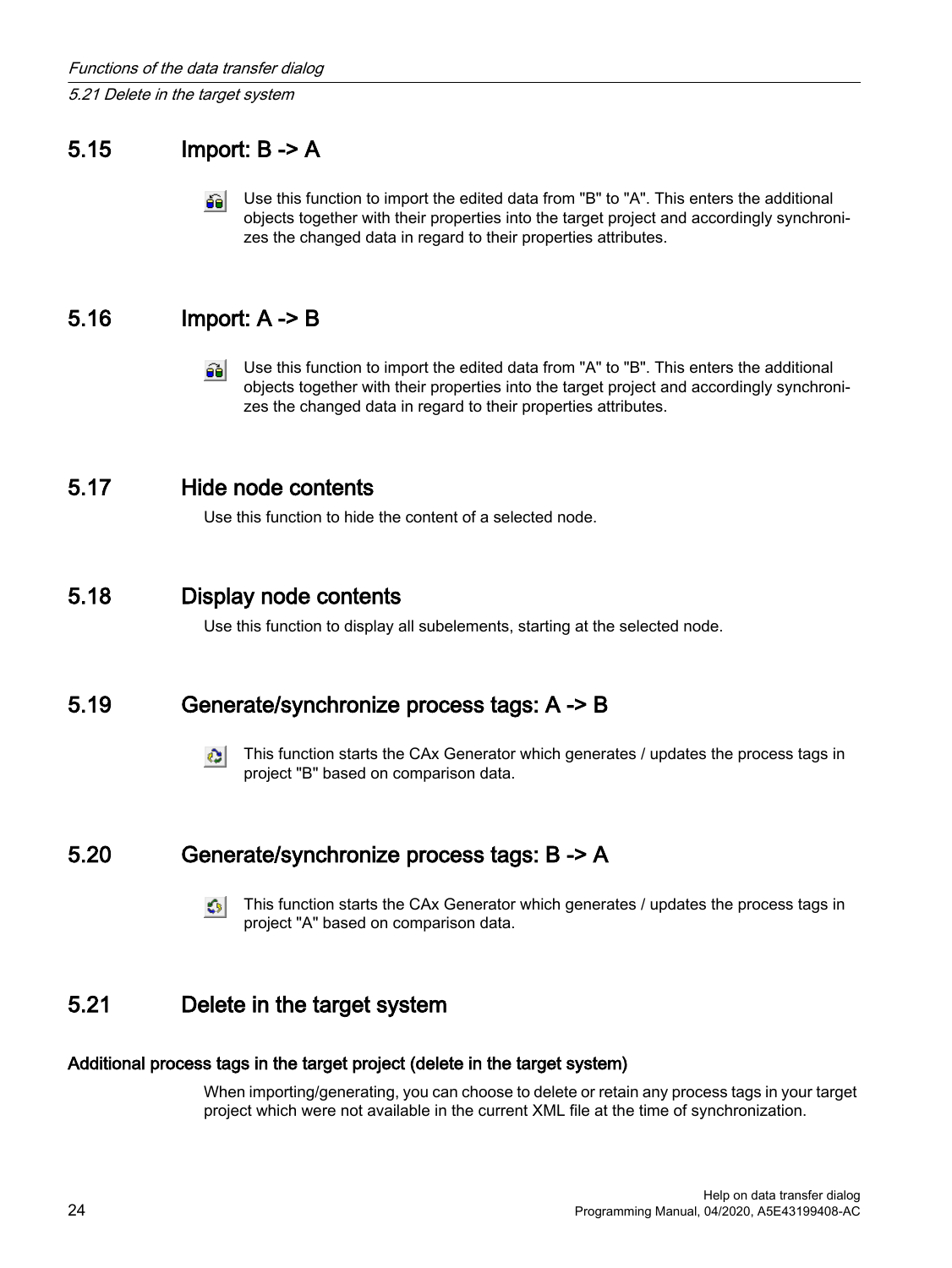<span id="page-24-0"></span>Activate the check box if you want to delete the additionally existing process tags.

Deactivate the check box if you want to keep the additionally existing process tags.

If the data transfer dialog is located in the "Synchronize templates" function, this check box does not exist.

## 5.22 Synchronize templates

을 You can use this function to start synchronization of types/templates and instances of the individual control modules or equipment modules.

Button is only available when the data transfer dialog is in the "Synchronize tem‐ plates" function.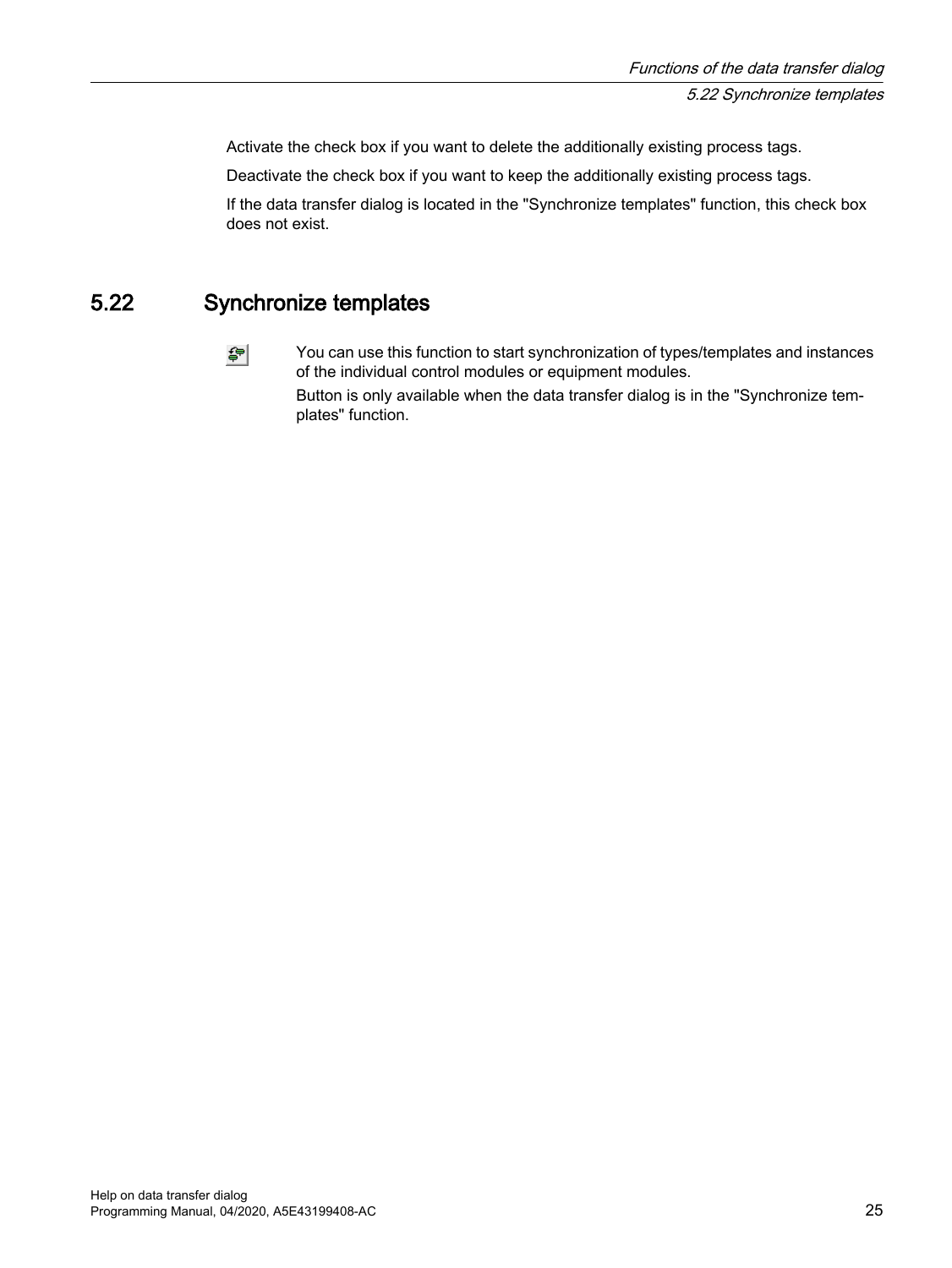## Functions of the data transfer dialog

5.22 Synchronize templates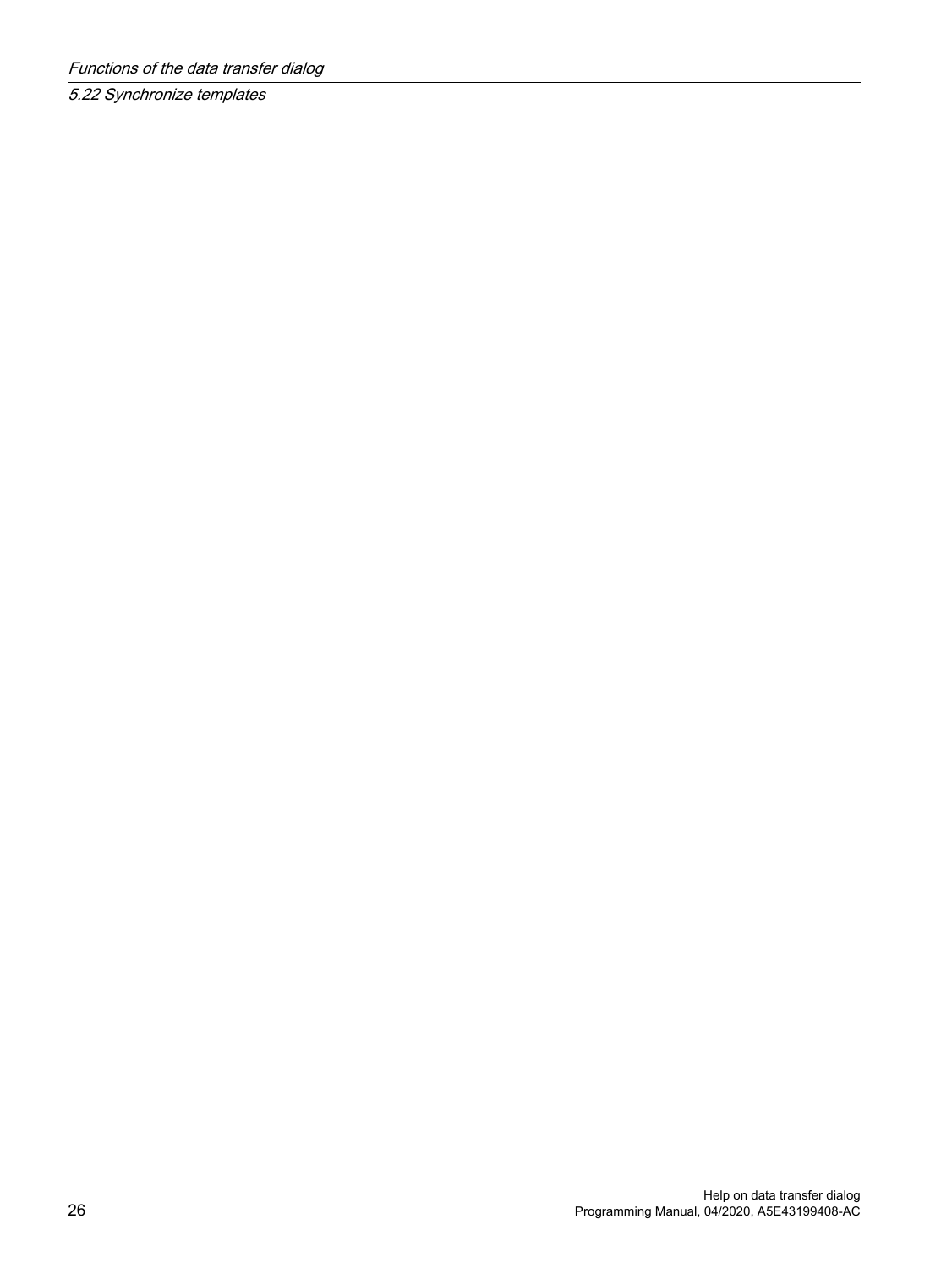# <span id="page-26-0"></span> $\mathsf{Appendix}$  6

## 6.1 Canceled by user

#### **Cause**

The cancellation has caused an indefinite state of the comparison document and prevents further editing.

#### **Remedy**

Re-select the comparison objects.

## 6.2 File could not be opened

Cause: The file is already opened in a different application.

Remedy: Close the file in the respective application.

## 6.3 Log

A log will be output after generating or importing process tags. The log contains the following messages that are classified as follows:

- Information
- Warning
- Error

You can save or delete the log in a file using the buttons in the toolbar of the views.

The name and storage location of the log file can be selected as required.

## 6.4 Error when starting or closing the data server

#### **Cause**

Possibly a faulty installation.

#### **Remedy**

Reinstall the application or contact the Hotline.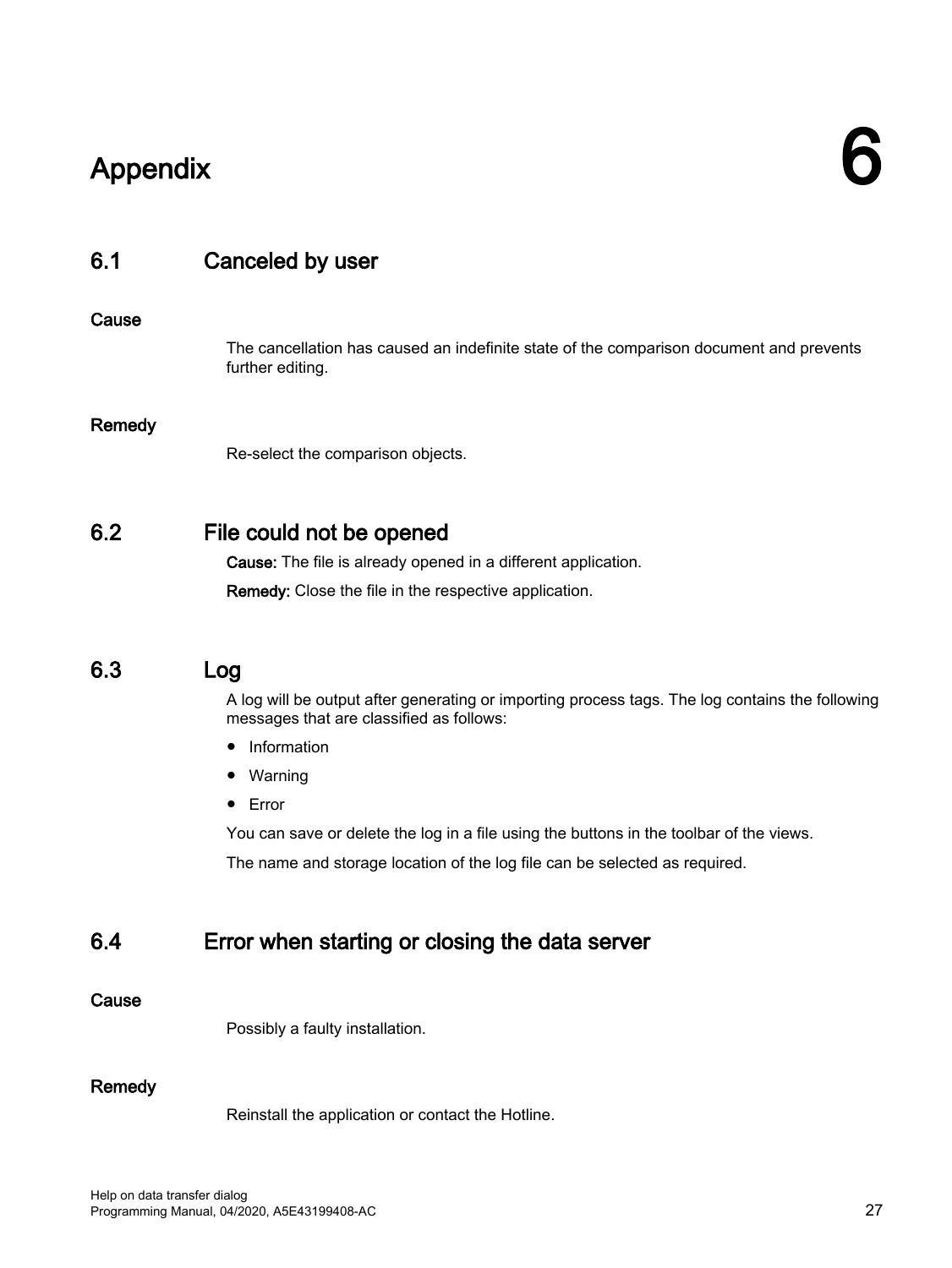<span id="page-27-0"></span>**Appendix** 

6.8 Object already selected

## 6.5 Internal error

#### **Cause**

A programming error was generated.

## **Remedy**

Note down the error number of the last action and contact the Hotline.

## 6.6 No further work possible

#### Cause

An error has caused an indefinite state of the comparison document and prevents its further editing.

## Remedy

Compare both objects once again. The most recently selected object may be inconsistent if this error persists. Contact the Hotline.

## 6.7 Insufficient main memory

Execution of the current function failed due to insufficient RAM capacity on your PG / PC.

## **Remedy**

- Close all unnecessary applications and the documents and then repeat the operation.
- To reduce memory required, download and compare subsections of the project and not the entire project.

Install additional RAM if this does not resolve the problem.

## 6.8 Object already selected

#### Cause

You cannot compare the same object.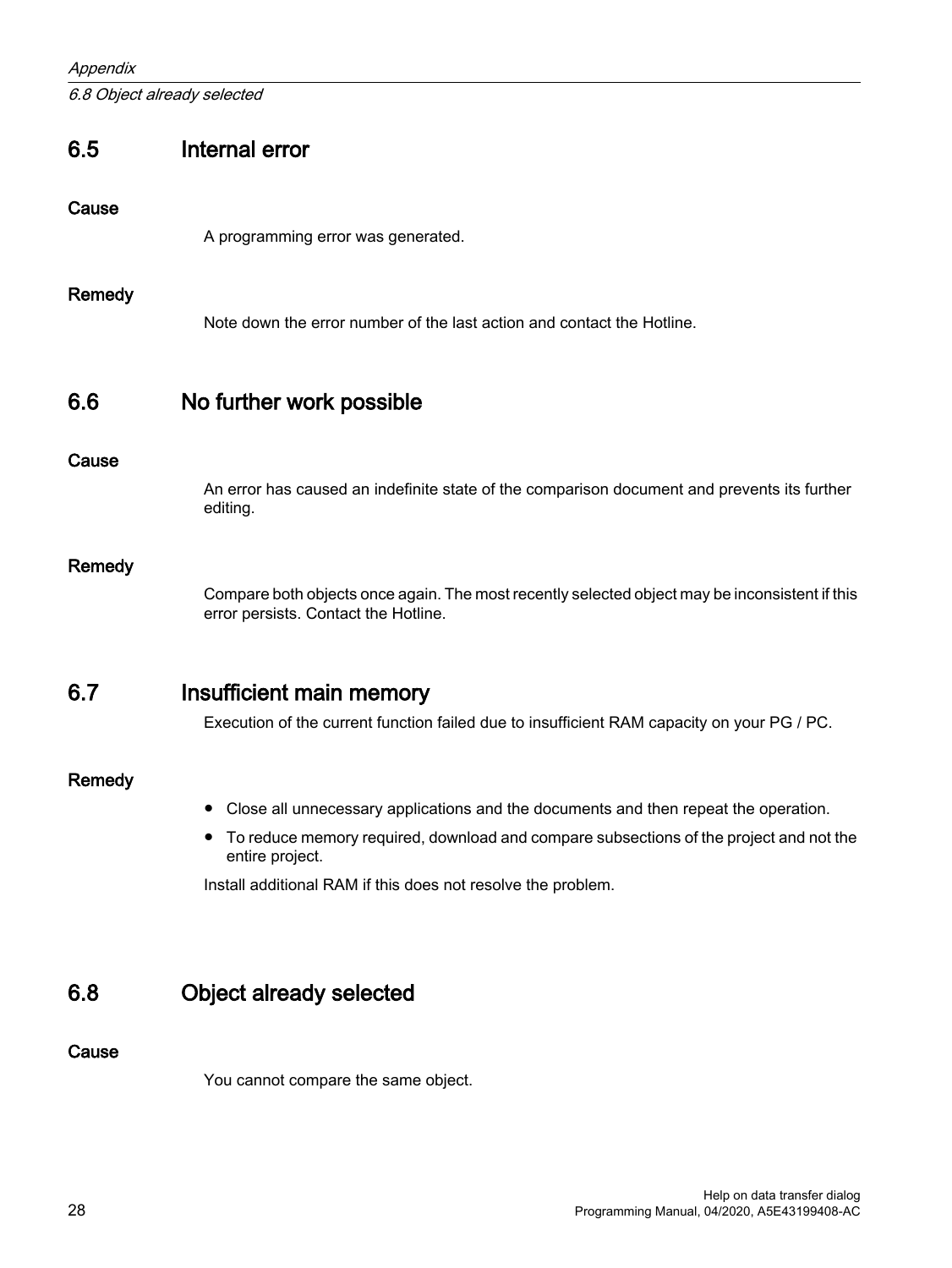#### <span id="page-28-0"></span>Remedy

Select a different object of the same type.

## 6.9 Cannot open object

#### **Cause**

- An attempt was made to open an XML file which contains objects which are not supported in STEP 7. This error is generated if the optional packages required for these objects are not installed.
- Automation Interface does not support this object. The following objects are supported: Chart folder, CFC, SFC, SFC type, S7 program, project, library, symbol table, global declarations, data block, data type, system function, system function block, function, function block, offline block folder, SIMATIC 400-Station, SIMATIC 300-Station, SIMATIC PC station, and SIMATIC H station.

#### Remedy

- Select a different object.
- Install the optional packages as required.

## 6.10 Copy

Use this function to copy the selected text from the detail view of the standard view (right pane) or from the table view to the clipboard.

You can select multiple cells or rows, or the complete table by clicking the top-left corner of the table.

## 6.11 Open Object

Use this function to open the selected object for further processing.

The function is only active if a suitable editor for the object has been installed (e.g. the CFC Editor for a CFC, or "LAD /STL/FBD" for a block).

## 6.12 Incompatible object

#### **Cause**

You can only compare objects of the same type, for example, CFC with CFC, or chart folder with chart folder.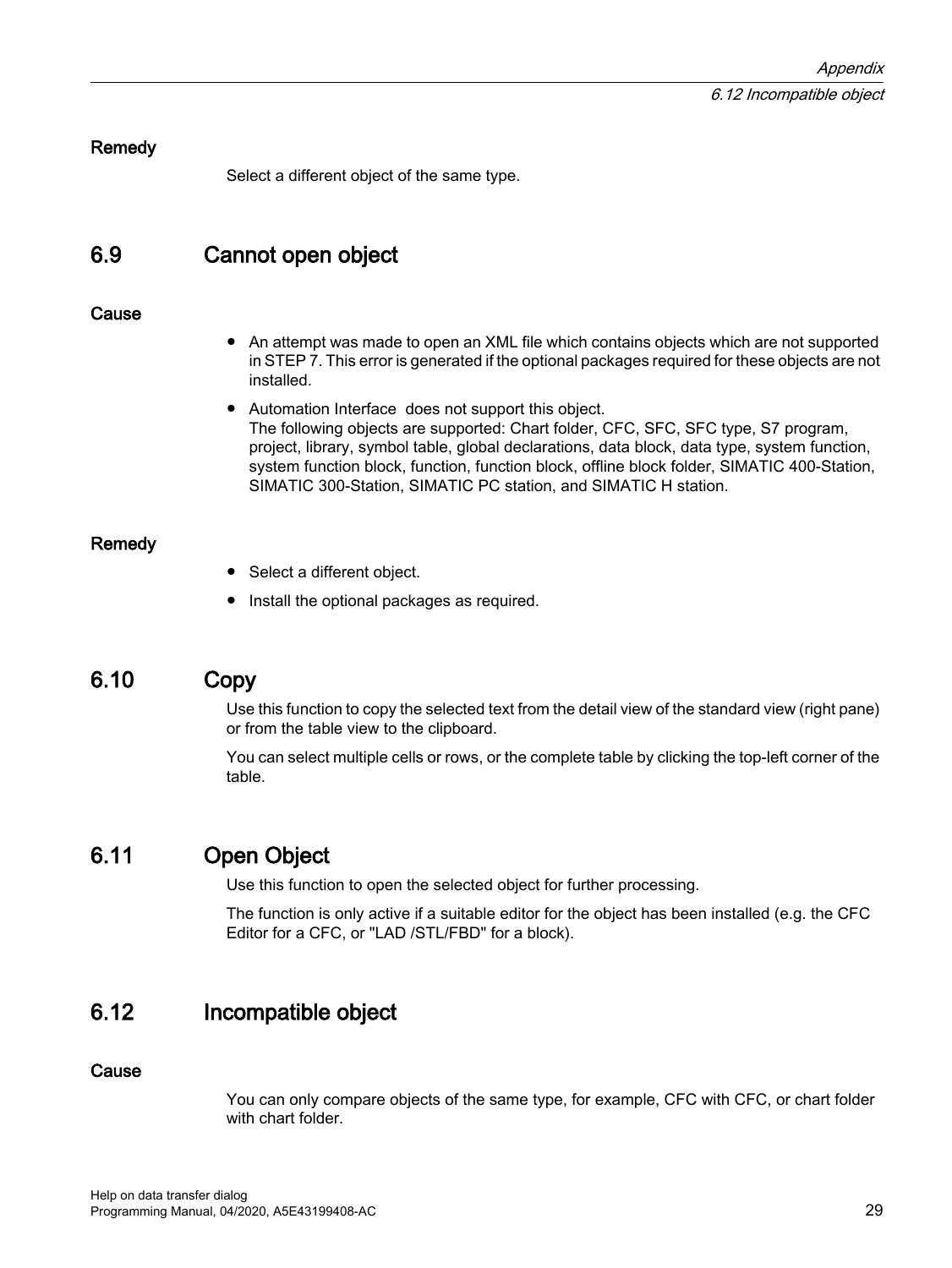<span id="page-29-0"></span>6.15 Insufficient main memory for opening the application

## Remedy

Select a different object of the same type.

## 6.13 Comparison object is incompatible

#### **Cause**

You selected an incompatible comparison object or canceled the comparison. This has caused an indefinite state.

#### Remedy

Select a compatible comparison object and read the data once again.

## 6.14 Comparison object not the same type

### Cause

Both objects must be of the same type. For example, you can only compare a CFC with a CFC, or a chart folder with a chart folder.

## 6.15 Insufficient main memory for opening the application

## Remedy

To remedy the problem, try one or several of the following actions:

- Close all programs not currently needed.
- Increase the size of the paging file if this was set manually. Disadvantage: Reduces the speed of access to the paging file.
- Expand your main memory.